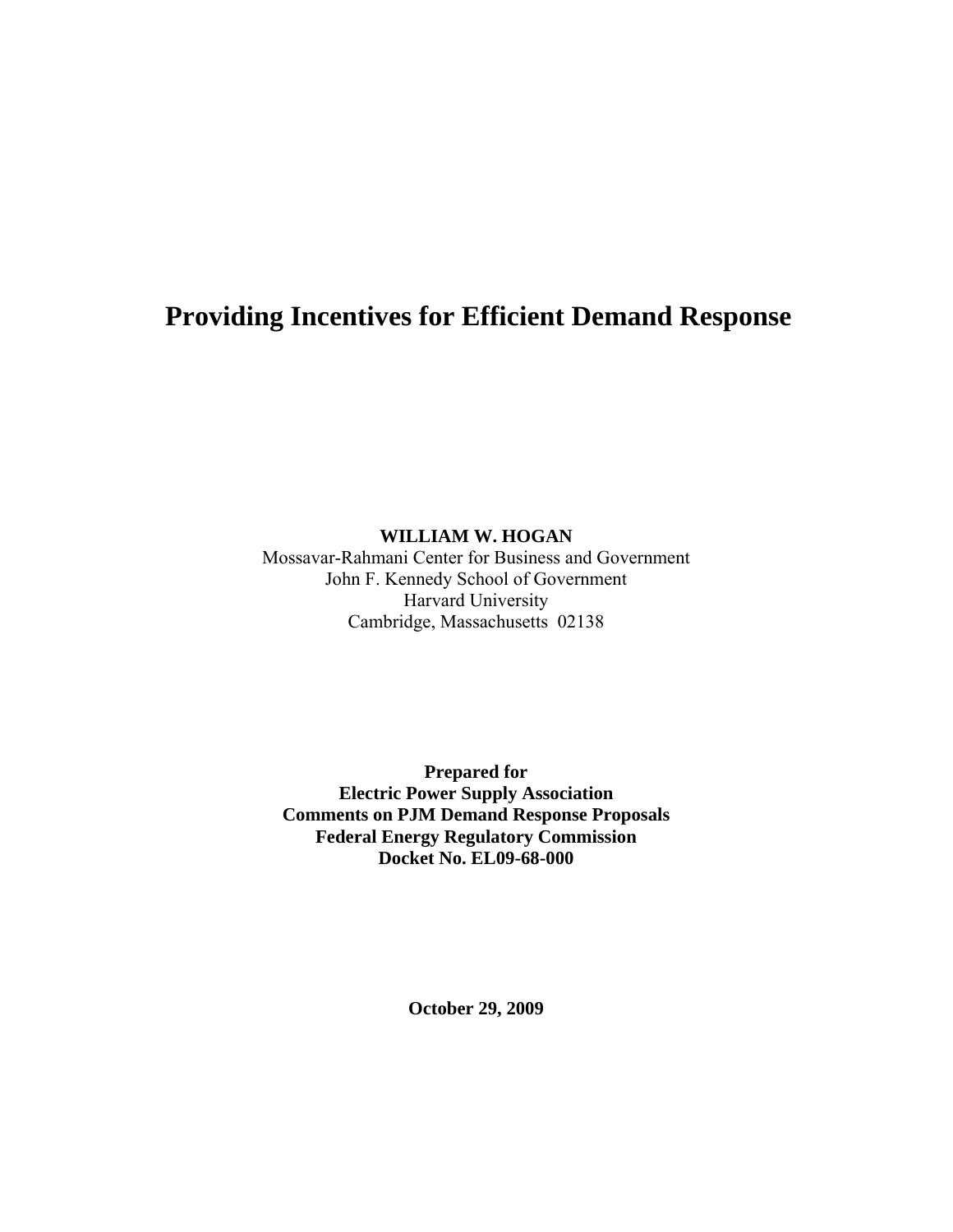## **Providing Incentives for Efficient Demand Response**

William W. Hogan October 29, 2009

#### **Summary**

PJM has proposed new demand response payment rules. Demand response programs can provide substantial benefits, if the benefits are appropriately defined and the payments are properly structured. The principle of putting supply and demand options on a level playing field provides the framework for evaluating the sometimes conflicting arguments offered in comments on the PJM proposals.

Some arguments for demand response payments address conditions when locational marginal prices (LMPs) do not provide sufficient incentives for demand reduction because LMPs do not represent the marginal cost of serving load. If the assertion is correct, the principle points to policies to incorporate the full cost in the LMP. For example, the PJM proposal to pay a premium for demand response during the nine percent of hours with the highest LMPs violates the principle of maintaining symmetry with supply options. If the premium is warranted, a better policy would be to incorporate the premium in the LMP applicable in the symmetric way to both supply and demand.

 In cases where the LMP does represent the marginal cost of supply, the benchmark for evaluating demand response programs would be the net payments under a system of dynamic pricing and explicit contracts. The net payment to the customer would be the LMP minus the contract price. Paying LMP for demand response without any compensating adjustment would be inappropriate in all cases other than a circumstance where the customer would otherwise take the power for free.

The PJM proposals to pay for demand response provided by customers paying fixed prices and by customers paying LMP can be seen as attempts to approximate the benchmark payment structure in circumstances where there may not be dynamic pricing or the contracts are only implicit. For properly structured demand response payments, an alternative approach would avoid requiring PJM to estimate the fixed prices implicit in customer contracts and tariffs. Using an unbundled transaction model, the demand response system could replicate the benchmark structure by treating the implicit purchase contract as an explicit contract for the demand response quantity estimate. This would inherently provide a better match by creating a settlement system that used the actual price each customer pays without requiring PJM to take responsibility for untangling or averaging the many different customers' contracts and tariffs.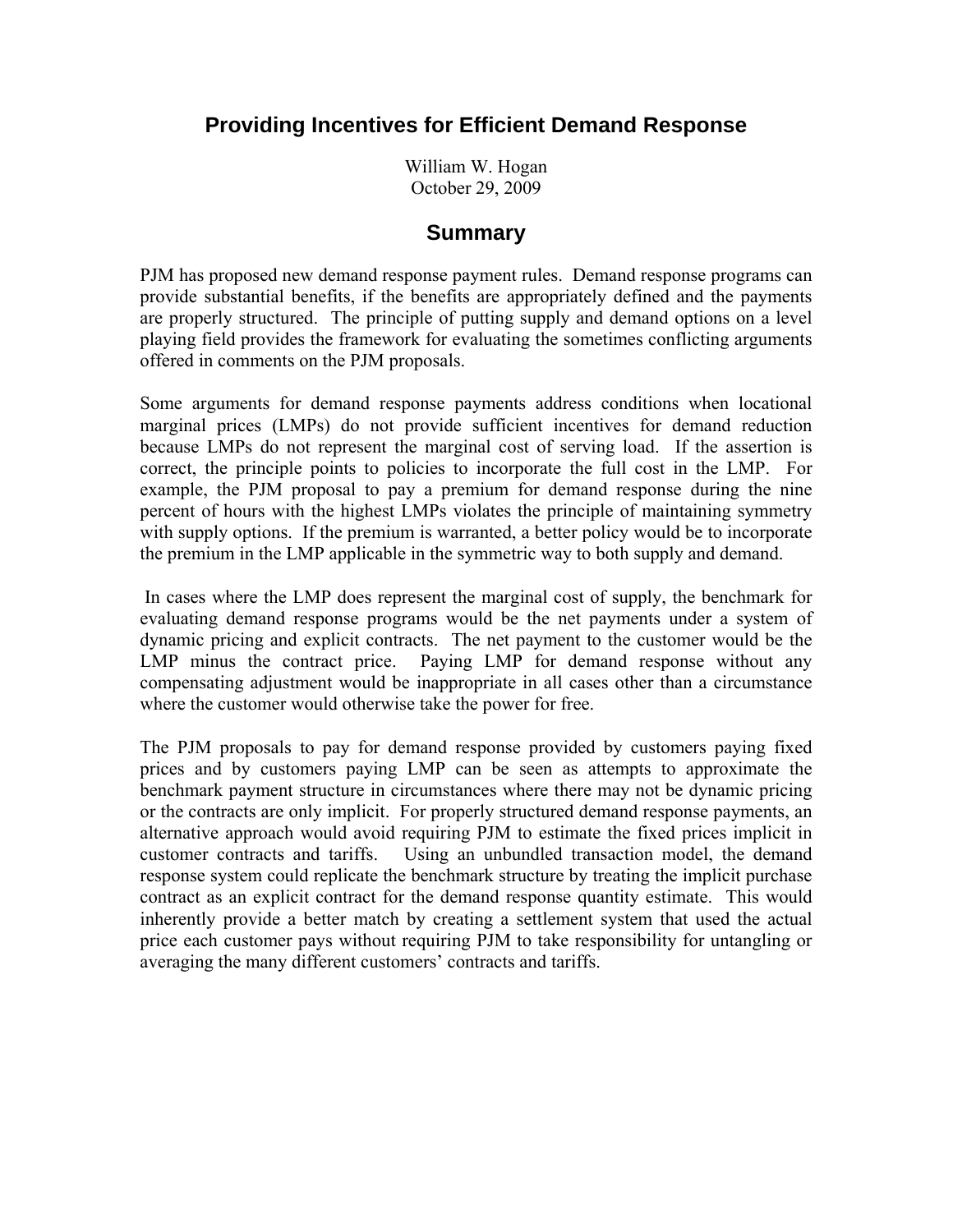# **Providing Incentives for Efficient Demand Response**

William W. Hogan<sup>i</sup> October 29, 2009

Demand response programs can provide substantial benefits, but not all the benefits offered in support of demand response payments would justify public policy support or provide a good match between ends and means. Properly structured payments for demand response would follow the benchmark of dynamic pricing and explicit contracts. A survey of the conflicting arguments provides a basis for interpreting alternative payment schemes that adhere to the principle of providing a level playing field between demand and supply options.

### **I. Introduction**

This paper was prepared at the request of the Electric Power Supply Association in connection with the consideration of demand response programs in the PJM Interconnection.<sup>1</sup> While the concept of demand response is not new, policy for supporting various types of demand response have received additional attention and emphasis. This has led to disputes regarding the correct mechanism for incorporating demand response in the electricity markets that have been developed in recent years, such as the PJM market. These disputes include many related but sometimes conflicting arguments. Facilitating the development of additional demand response resources could provide many benefits, but it is important to consider the costs and the benefits in the context of the existing market structure in order to determine appropriate policy design. The purpose of this paper is to outline the policy implications of some of the conflicting arguments.

# **II. Benefits of Demand Response**

Support for increased demand response arises from arguments offered for a number of possible avenues for achieving additional benefits, including:

- Making the market more efficient.
- Reducing the price paid for power by load.
- Reducing environmental externalities.
- Providing reliability benefits.
- Reducing the cost of developing additional demand response resources.

<sup>1</sup> 1 The matter deals with the Economic Load Response Program, PJM Interconnection, L.L.C. submission to Federal Energy Regulatory Commission, ("PJM Filing") Docket No. EL09-68-000 (originally Docket No. EL08-12), August 26, 2009.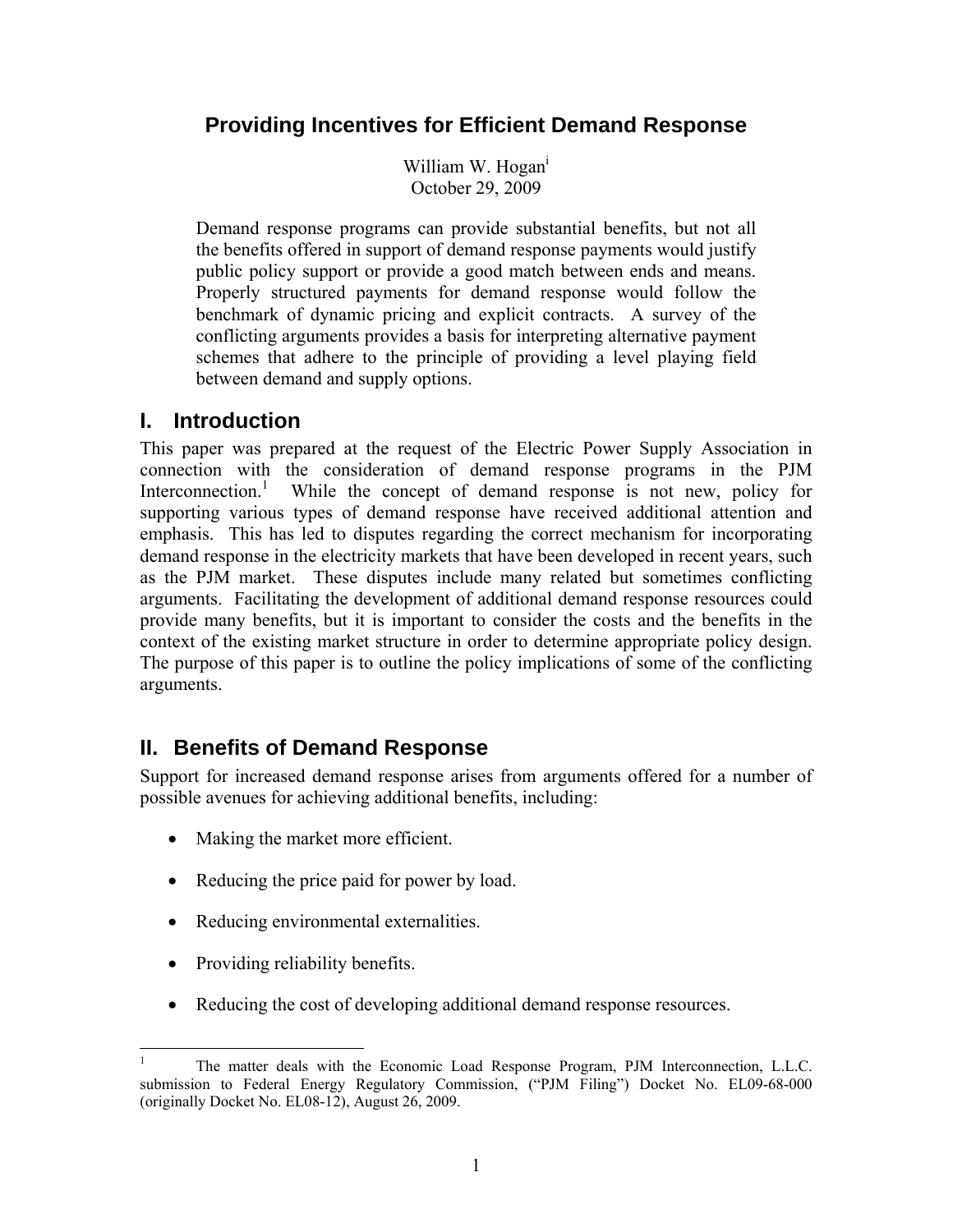Although not comprehensive, this list of types of benefits spans a wide range of conditions under which both demand and supply alternatives interact with electricity market design. Separating the arguments helps clarify the role of payments for demand response.

### *A. Making Markets More Efficient*

Measures that facilitate participation of demand response in the market would permit increased efficiency *if* demand response is properly compensated. As Amory Lovins said a quarter-century ago, "as long as it is cheaper to save electricity than to make it, both utilities and ratepayers can benefit from properly structured utility financial participation in efficiency."<sup>2</sup> The passage of time and the enormous changes that have occurred in electricity markets have not affected the truth of this claim, but a corollary to this observation is that if demand response is improperly compensated, hoped-for increases in efficiency may not materialize, as either too much or too little demand response may be developed. What constitutes the proper structure and level of compensation?

Demand response supporters have emphasized the importance of developing demand response programs that put demand response resources and generation resources on a "level playing field." In this docket, the Demand Response Supporters' Protest asserts that their proposal for paying demand response providers would "ensure comparability between generation and demand-side resources,"<sup>3</sup> and affidavits submitted in support of that protest state, "It is critical that electricity consumption and production trade off on equal footing,"<sup>4</sup> and assert that "demand response should be treated ... in a fashion comparable to supply side resources,"<sup>5</sup> and that "[a]nything less ... will deprive customers of the benefits that demand response can bring to the electricity markets."6 These assertions are correct: if demand response and generation are not treated symmetrically, inefficiency is the likely result. The task is to identify the symmetrical treatment.

Economic efficiency can be defined in terms of maximizing social welfare, which is simply the full value that those who consume a good place upon those goods, less the full cost to produce those goods. In a competitive equilibrium with full internalization of all the costs, social welfare is maximized. This means that there are no remaining unconsummated trades that would increase social welfare, because the cost for each producer to supply more of that good than it produces in equilibrium must be greater than the value that each consumer of that good places upon consuming more of that good than

 $\frac{1}{2}$  Amory B. Lovins, "Saving Gigabucks with Negawatts," *Public Utilities Fortnightly*, Vol. 115, No. 6, Mar. 21, 1985, p. 24.

<sup>3</sup> Comments and Protest of Demand Response Supporters ("Demand Response Supporters' Protest"), Docket No. EL09-68-000, Sept. 16, 2009, at 9.

<sup>4</sup> Demand Response Supporters' Protest, Att. B (Affidavit of Dr. Eric Woychik on Behalf of Demand Response Supporters) at 2.

<sup>5</sup> Demand Response Supporters' Protest, Att. C (Affidavit of Allen M. Freifeld on Behalf of Demand Response Supporters) ("Freifeld Affidavit") at 23.

<sup>6</sup> *Id.*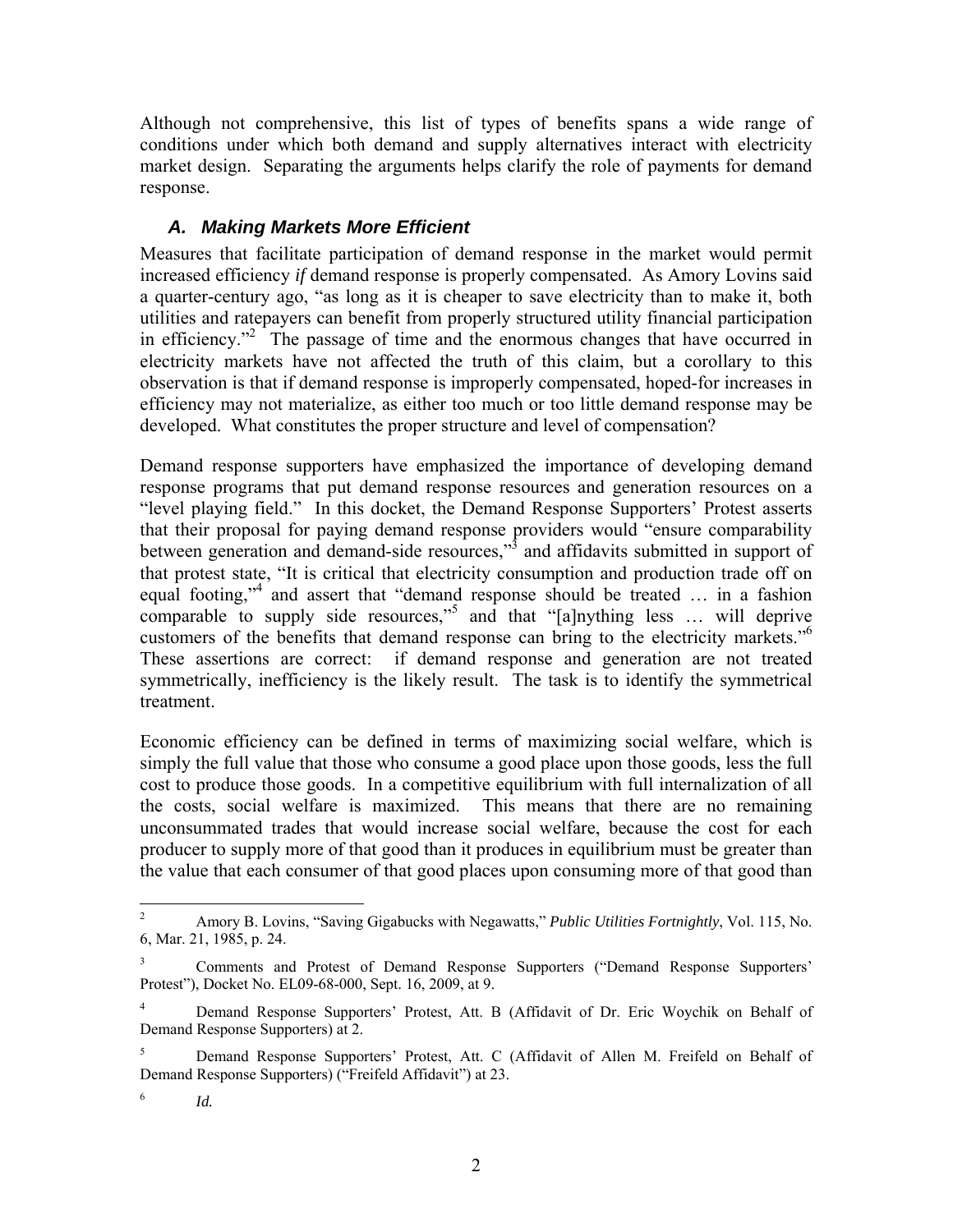it consumes in equilibrium. It also means that all of the trades that are currently being undertaken increase social welfare, because the cost for each producer to supply the amount of that good that it produces in equilibrium must be less than the value that each consumer of that good places upon consuming the amount of that good that it consumes in equilibrium.

If the good in question is electricity at a given time and place, and if the electricity market locational marginal price (LMP) is the marginal cost of providing electricity to meet an increment of load at that time and place, then social welfare is maximized if all consumers in that place consume electricity to the extent that the value they place upon that consumption exceeds LMP, and if all producers at that location produce electricity to the extent that their cost of doing so is less than LMP. Therefore, if the procedure for compensating demand response providers ensures that they will not consume electricity in cases when the value of that electricity to them is less than LMP, and that they will consume electricity in cases when the value of that electricity to them is greater than LMP, it promotes an efficient outcome. If the procedure for compensating demand response providers does not produce such results, it does not produce an efficient outcome. Procedures for compensating demand response providers that do not place demand response providers and generators on a level playing field will produce inefficient outcomes.

### *B. Reducing the Price Paid by Load*

In addition to balancing consumption with the cost represented by LMP in the organized electricity markets, demand response may also decrease the price paid by load for the electricity that load does consume. With a given supply, lower demand should yield lower prices and this is certainly a benefit for the load, at least in the short run. Some of the comments submitted in this proceeding apparently assume that maximizing social welfare and minimizing the price that is paid by load are similar objectives. They are not, for essentially the same reason why maximizing social welfare is not the same as maximizing the revenues that suppliers receive.

In the competitive equilibrium, the difference between the amount that buyers are willing to pay and the costs that suppliers incur is maximized. This criterion takes both the gains to trade that buyers realize (because they can purchase goods for less than the amount they were willing to pay) and the gains to trade that suppliers realize (because they can sell goods for more than the marginal costs of producing those goods) into consideration. In contrast, monopolists generally restrict the quantity of a good that is available so that it is less than would have been provided in the competitive equilibrium. This leads to a reduction in efficiency, as the monopolist will forego the opportunity to sell to some customers, even though the customers are willing to pay more than his marginal cost of production, because this forces up the price charged to the remaining customers, and therefore causes the monopolist's profits to be higher than they would have been in the competitive equilibrium.

Similarly, the amount purchased by a monopsonist (i.e., a single buyer) will generally not be the amount purchased in an efficient competitive equilibrium. Instead, the monopsonist will attempt to purchase an amount that will reduce the price paid, and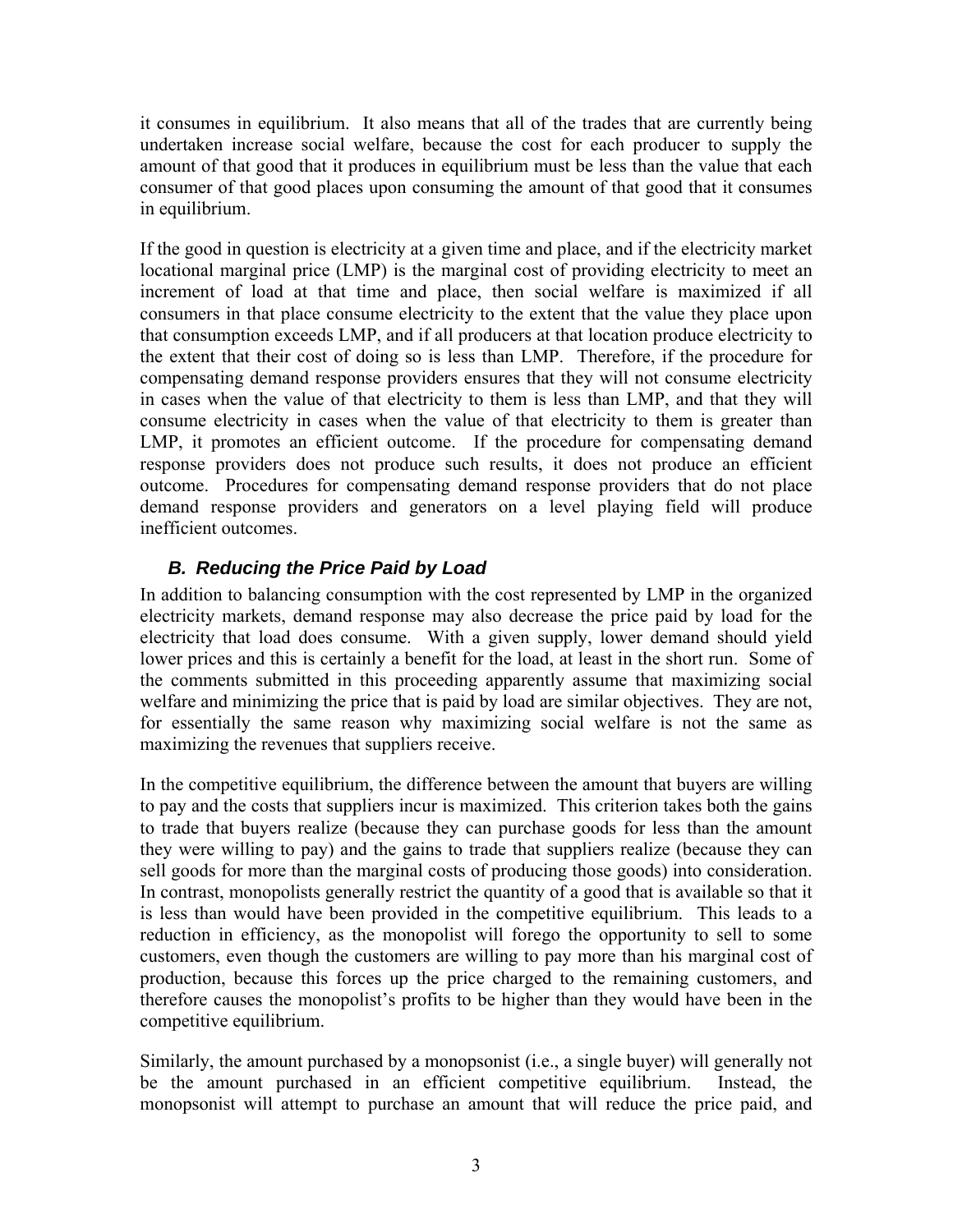maximize the difference between the total amount it pays and the amount it was willing to pay (which is the buyer's analog to the net profits earned by a seller). Since the monopsonist is not buying the amount it would purchase in the competitive equilibrium, this once more is inefficient. From the perspective of efficiency and social welfare maximization, reducing consumption to facilitate the exercise of monopsony power is no better a rationale for adopting a demand response program than would be reducing production to facilitate the exercise of monopoly power.

A simple example illustrates how adopting an objective of minimizing prices may lead to inefficient outcomes. Assume that consumers at a given location may wish to consume as much as 70 MWh of electricity. They value the first 50 MWh of potential consumption at \$200/MWh, and the next 20 MWh at \$70/MWh. Also assume that two 60 MW generators are available at that location: the first generator can produce electricity at a cost of \$40/MWh, and the second generator can produce electricity at a cost of \$60/MWh. In that case, the competitive equilibrium is for the first generator to produce 60 MWh, for the second generator to produce 10 MWh, and for load to consume all 70 MWh. The LMP is \$60/MWh, which is the cost of generating additional electricity using the second generator. Social welfare in this example is \$8400, as illustrated by the shaded area in Fig. 1, which is the value that consumers place upon the electricity consumed (50 MWh  $\times$  \$200/MWh + 20 MWh  $\times$  \$70/MWh = \$11,400), less the cost to producers of producing this electricity (60 MWh  $\times$  \$40/MWh + 10 MWh  $\times$  \$60/MWh = \$3000). It is not efficient to reduce consumption in this case, since the value placed upon consuming the last MWh of electricity consumed, \$70/MWh, is greater than the \$60/MWh in cost savings that would result from reducing the second generator's output. Therefore, reducing consumption would reduce social welfare.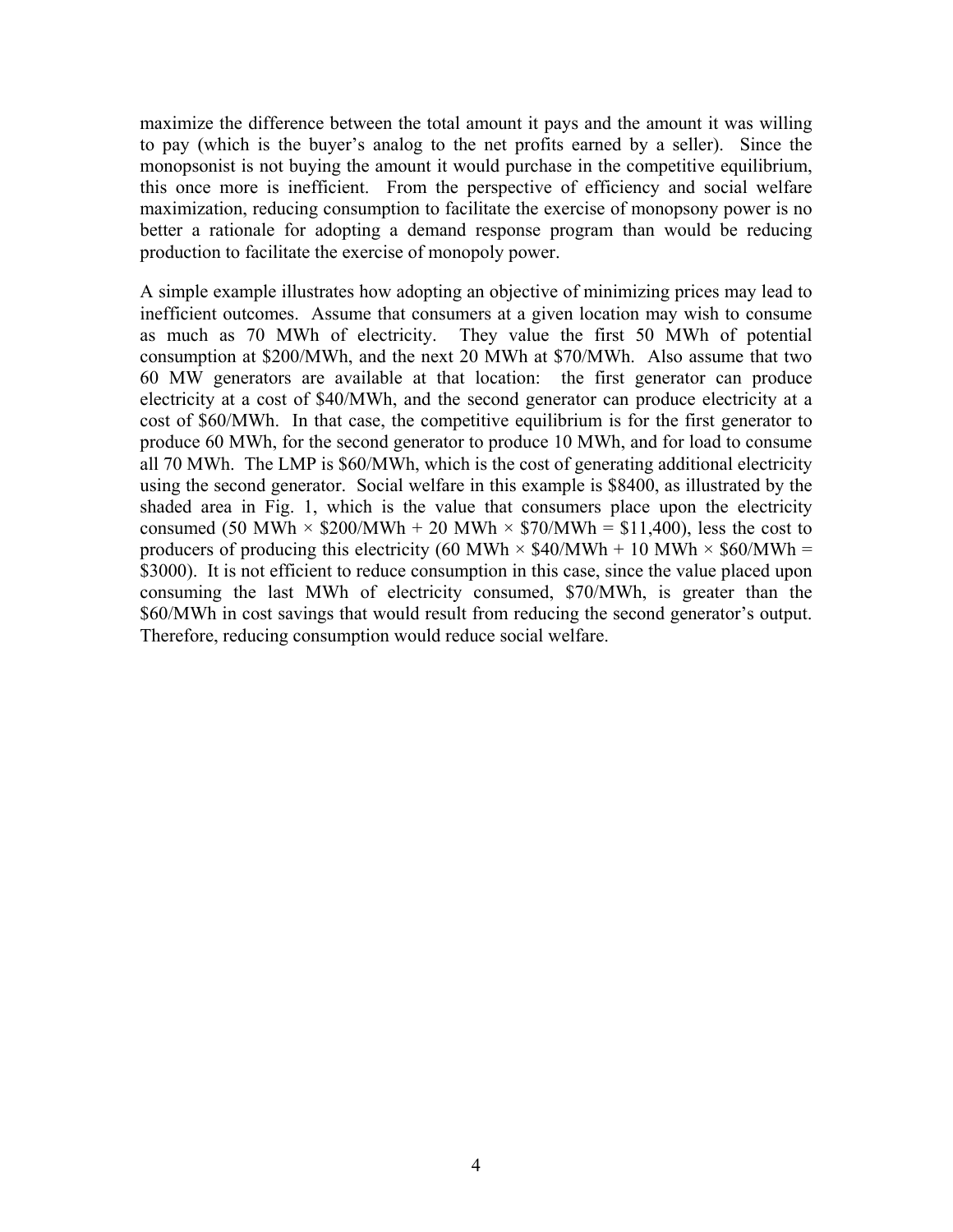



Suppose that a demand response program pays consumers the LMP for each MWh of electricity that they do not consume. Given the structure of this demand response program, it would be in the interest of consumers not to consume the 20 MWh of electricity that they value at \$70/MWh, thereby reducing consumption to 50 MWh. This would cause the second generator to shut down and the first generator to reduce its output to 50 MWh, which would cause the LMP to fall to the first generator's marginal cost of \$40/MWh. If customers were to consume additional electricity, and were to pay the LMP for it, they would receive electricity that is worth  $$70/MWh - $40/MWh = $30/MWh$ more than they are paying for it. But they are better off if they do not consume that electricity, and receive the \$40/MWh demand response payment instead. Therefore, it is in their individual self-interest to participate in the demand response program.

Despite the fact that this demand response program has decreased  $LMP$ ,<sup>7</sup> it has not increased social welfare. Instead, social welfare has fallen from \$8400 to 50 MWh  $\times$ \$200/MWh – 50 MWh  $\times$  \$40/MWh = \$8000, as illustrated by the shaded area in Fig. 2.

<sup>-&</sup>lt;br>7 The demand response program has also decreased the amount that consumers pay per MWh consumed, even if the cost of the demand response program is recovered from those who continue to consume electricity. The cost of the payments under the demand response program in this example is 20 MWh  $\times$  \$40/MWh = \$800, or \$16/MWh for each of the 50 MWh that continue to be consumed; when added to the \$40/MWh LMP, that produces a total charge of \$56/MWh, which is less than the \$60/MWh LMP in the absence of this program. However, slight changes to the assumptions in this example can produce the opposite result: the demand response program can increase the total amount paid by loads that continue to consume electricity even while lowering the LMP they pay.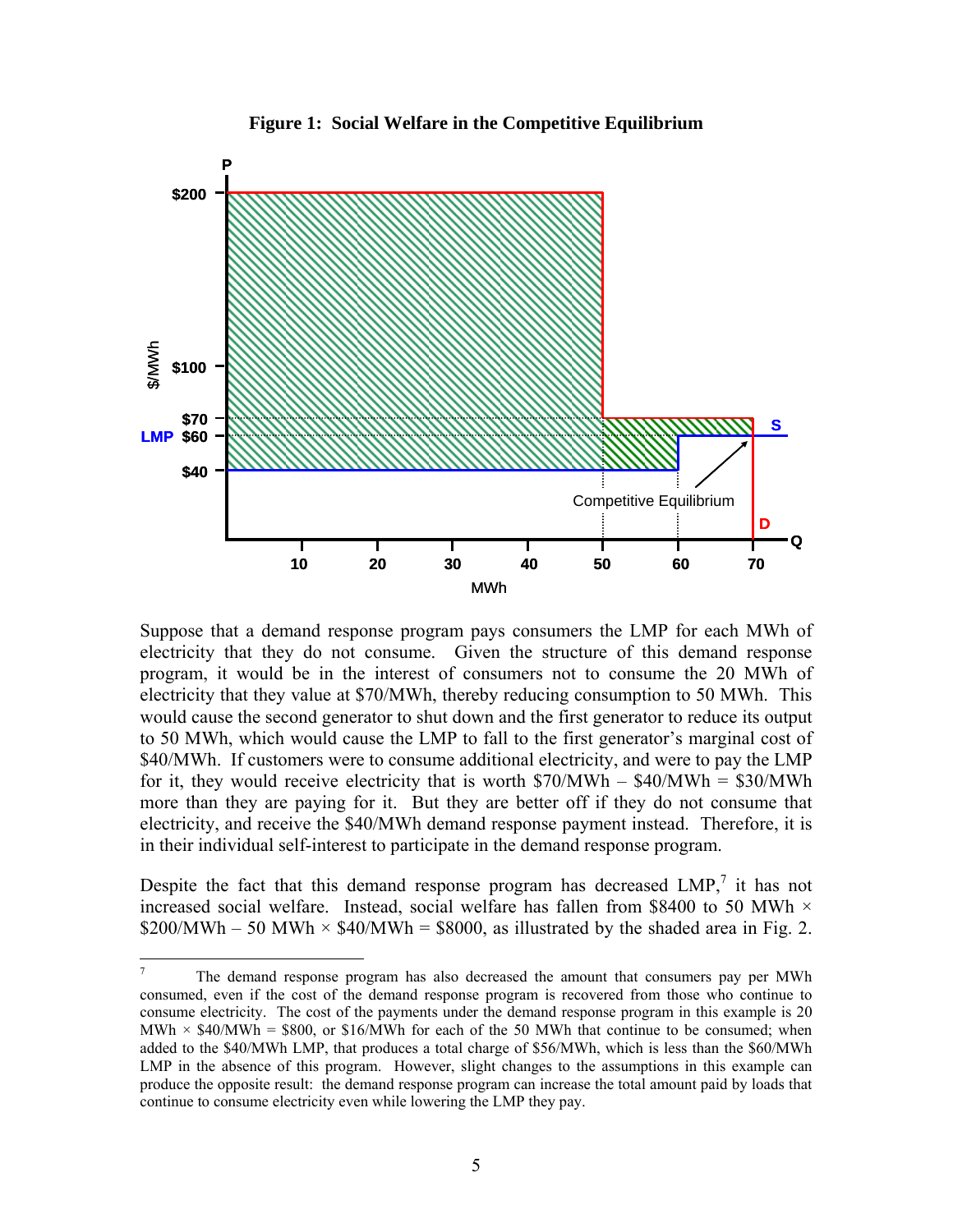The reason is that this demand response payment has caused load not to consume electricity that it values at \$70/MWh, even though that electricity can be produced at a marginal cost of less than \$70/MWh. While the demand response program has produced additional demand response, and has reduced LMP, the demand response that it has produced is inefficient, causing a reduction in social welfare equal to the yellow area in Fig. 2.





Therefore, it is not appropriate to design demand response programs with the explicit goal of reducing prices, or to recognize such programs as providing "a price mitigation service to all load in the region,<sup>38</sup> as advocated by Allen Freifeld on behalf of the Demand Response Providers. To be sure, price reductions may be a result of properly designed programs for compensating demand response providers, which would ensure that consumers do not consume electricity when the value they place upon that electricity is less than the marginal cost of producing that electricity. But contrary to Freifeld, price reductions and improvements in efficiency are not the same thing, $9^{\circ}$  and making such price reductions the *objective* of demand response programs may yield inefficiently high levels of demand response, as illustrated here.

 $\overline{a}$ 

<sup>8</sup> Freifeld Affidavit at 5.

<sup>9</sup> "The reduction in price represents an improvement in the efficiency of the electric grid." Freifeld Affidavit at 8.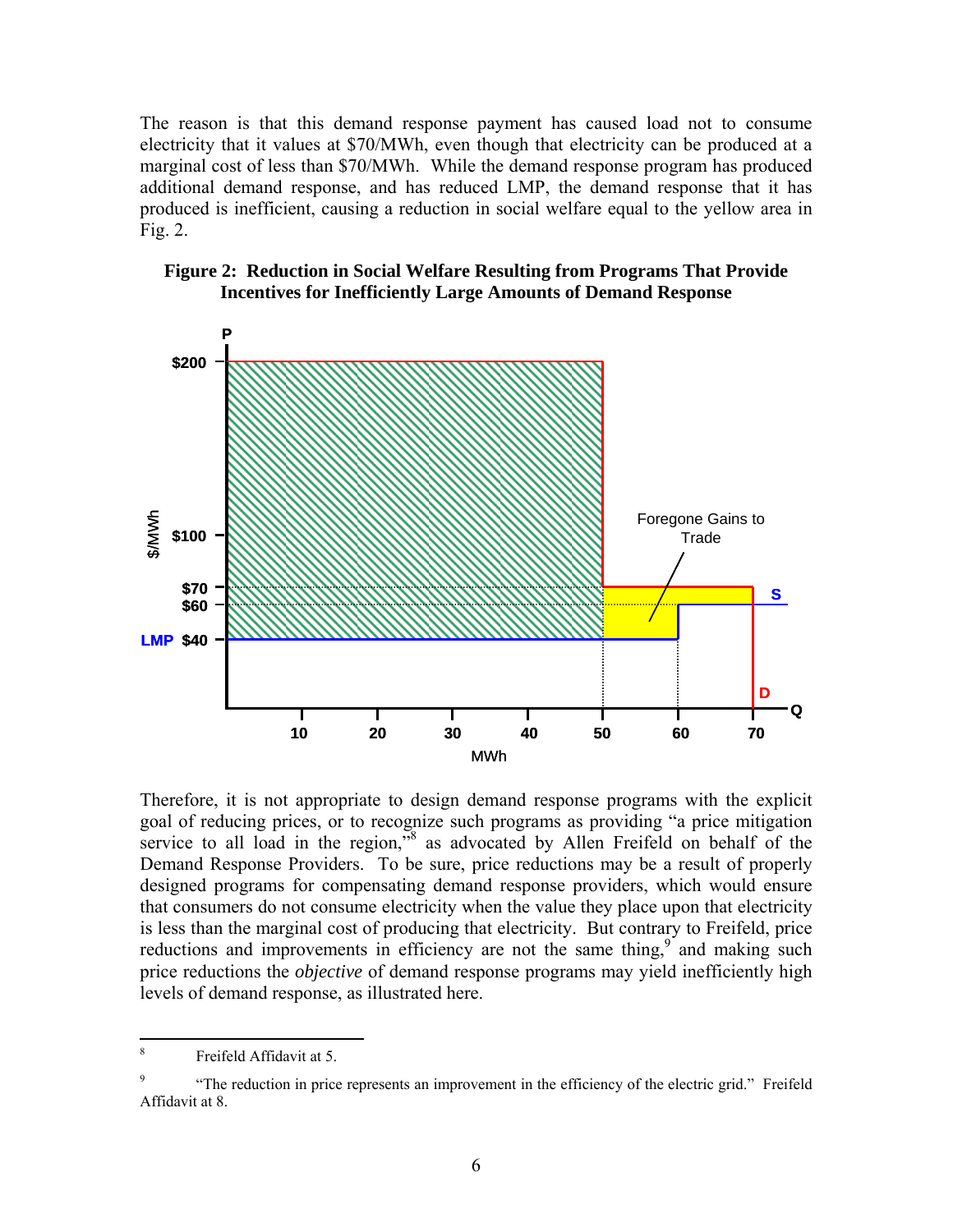#### *C. Reducing Environmental Externalities*

The generation and use of electricity imposes costs, many of which are borne by the owners of those generators and passed on to consumers, but some of which may not be. In particular, if the generation of electricity imposes costs in the form of adverse impacts on the environment—e.g., such as those costs resulting from the emission of greenhouse gases. If producers do not bear those costs, they will not include those costs in their offers. Again, from the perspective of efficiency and social welfare maximization, omitting these costs may lead to inefficiently low prices and inefficiently high levels of electricity production and consumption.

In such cases, the development or expansion of programs to provide additional incentives for demand response providers may permit an increase in efficiency.<sup>10</sup> However, the mere fact that such programs lead to additional demand response does not automatically lead to the conclusion that there has been an efficiency gain. That is because the payments made under the demand response program are not connected to the impact of demand response on the externality. As a result, the additional incentives provided by the demand response program may yield more demand response than is efficient, or they may not yield enough. Even if they yield the right amount of demand response, the wrong customers may be providing the demand response. And, most fundamentally, such incentives do nothing to induce electricity suppliers to reduce the environmental externalities they impose on others.

In short, programs that reward demand response providers for their impact on environmental externalities, without providing similar rewards to generators with similar impacts, fail to provide a level playing field. This failure may unnecessarily increase the costs of reducing these externalities. In fact, without a broader program to address environmental impacts as part of the cost of supply, we may not be able to predict even the direction of the effect of a particular demand response in modifying environmental impacts.<sup>11</sup> There are simply better and more effective ways to solve these problems. For example, in the case of greenhouse gas emissions, a price on carbon (through a carbon tax or a cap-and-trade program) would discourage production by resources that emit significant amounts of greenhouse gases. In the longer term, such a price on carbon would discourage development of such resources, while encouraging production by and development of lower emission resources, such as renewables, natural gas, coal with carbon capture and storage, and nuclear power. A price on carbon would also encourage additional demand response, by increasing the price that customers pay to consume electricity, and thereby increasing the amount that they save as a result of not consuming electricity. But it would encourage demand response to the extent, and only to the extent, that demand response is efficient. Pricing carbon and other emissions would encourage customers to stop consuming electricity when, and only when, the value of that electricity to consumers is less than the full cost of producing that electricity, including the costs

 $10\,$ 10 Demand Response Supporters' Protest at 8. Demand Response Supporters' Protest, Att. E (Affidavit of Angela S. Beehler On Behalf of Demand Response Supporters) ("Beehler Affidavit") at 3.

<sup>11</sup> Aleksandr Rudkevich, "Economics of CO2 Emissions in Power Systems," CRA International, February 15, 2009. Available at www.hks.harvard.edu/hepg/.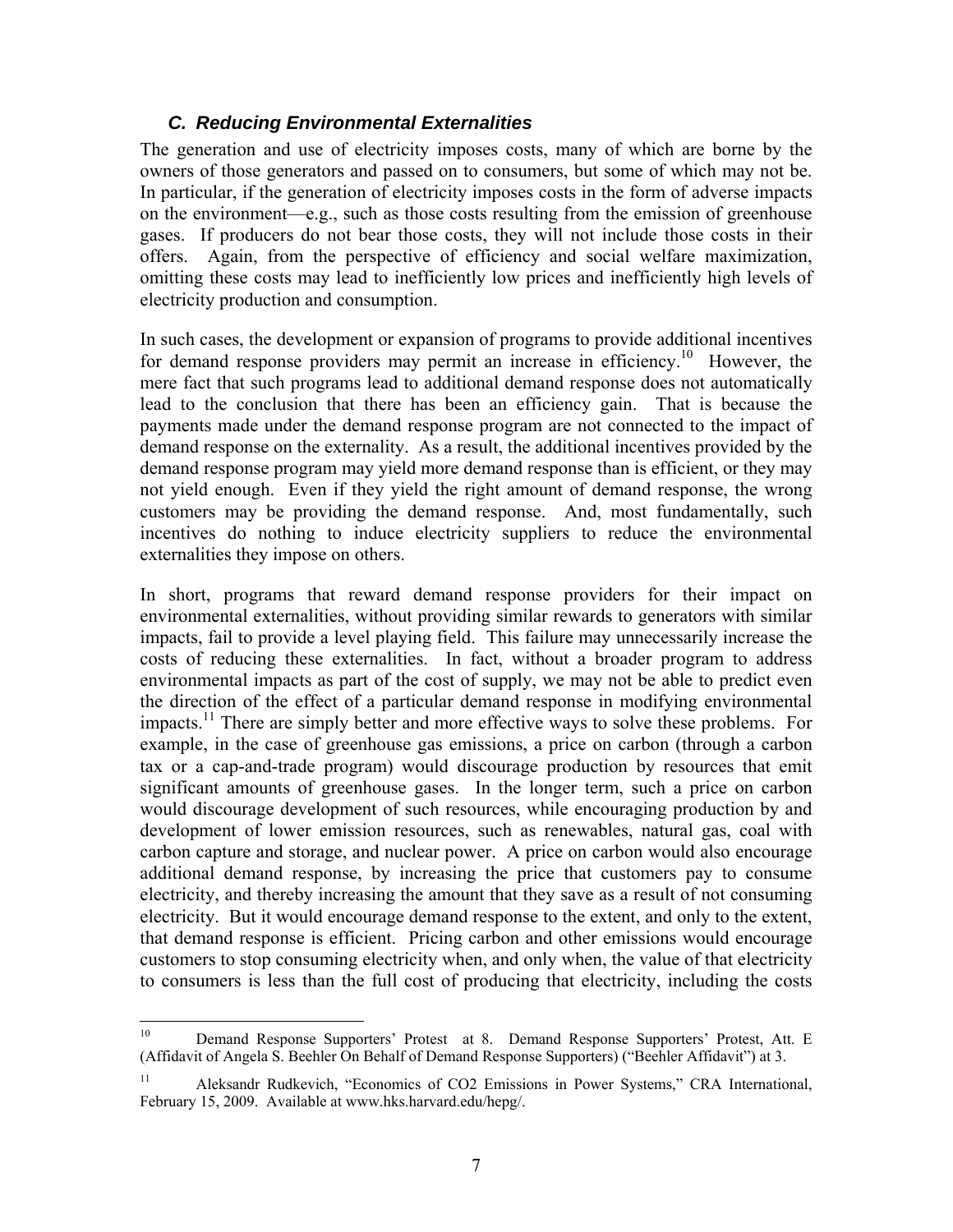associated with greenhouse gas emissions or other environmental externalities. It would also encourage the production of electricity by resources whose full cost, including the costs associated with these externalities, is lower than the full cost of other resources with higher emissions, and this change in the mix of generating resources might reduce the amount of demand response that is efficient. In sum, pricing carbon or other emissions would address the problem directly, instead of indirectly by tilting the playing field among various options for reducing these externalities.

#### *D. Providing Reliability Benefits*

Another argument offered in favor of expanded demand response programs is that LMP is less than the actual marginal cost of electricity. As Alfred Kahn stated in an affidavit filed in this docket, this can arise due to "the increasing probability, as output gets closer and closer to the physical limits of generating capacity, the costs of which are orders of magnitude higher than the marginal costs of actual generation. Such shortages can come on quite quickly, from unanticipated losses of generating equipment, unanticipated surges in demand, or some combination of the two. In such cases, the true marginal costs of energy far exceed LMP."<sup>12</sup>

Although Dr. Kahn did not demonstrate that "the true marginal costs of energy far exceed LMP," there is no doubt that a variety of factors have caused LMPs to understate the true marginal value of electricity in some markets, at some locations and at some times. The general problem goes under the label of needing better scarcity pricing when the system is generation capacity constrained. While PJM has developed procedures for modifying prices to reflect the cost of possible shortages, with the intention of addressing concerns such as Dr. Kahn's, it is possible that those procedures may not fully reflect those costs, thereby yielding understated LMPs. In addition, offer caps and market power mitigation measures interact with inadequate scarcity pricing to depress prices determined in the dispatch. Furthermore, procedures for committing resources may cause excessive amounts of capacity to be committed, thereby reducing the marginal cost of producing electricity (and LMP) since committed resources must operate at minimum load levels. These pricing matters are of active concern before the Commission, and there is work underway to develop better policies to address these pricing defects.<sup>13</sup>

If we assume that Dr. Kahn's assertion is correct, and that the marginal cost of electricity sometimes exceeds LMP, then the ability for customers to avoid paying LMP if they reduce consumption will provide less of an incentive for them to reduce consumption than it would provide if LMPs fully reflected the marginal cost of energy. As a result, it is likely that there will be a suboptimal amount of demand response, and the development or expansion of programs to provide additional incentives for demand response providers might result in efficiency gains, as consumers who would have reduced consumption if they had faced the full marginal cost of power, but do not reduce consumption if they

 $12$ 12 Demand Response Supporters' Protest, Att. A (Affidavit of Alfred E. Kahn) at 5.

<sup>&</sup>lt;sup>13</sup> William W. Hogan, "On an 'Energy Only' Electricity Market Design for Resource Adequacy," Harvard University, September 23, 2005. Paul R. Gribik, William W. Hogan and Susan L. Pope, "Market-Clearing Electricity Prices and Energy Uplift," Harvard University, December 31, 2007. Available at www.whogan.com.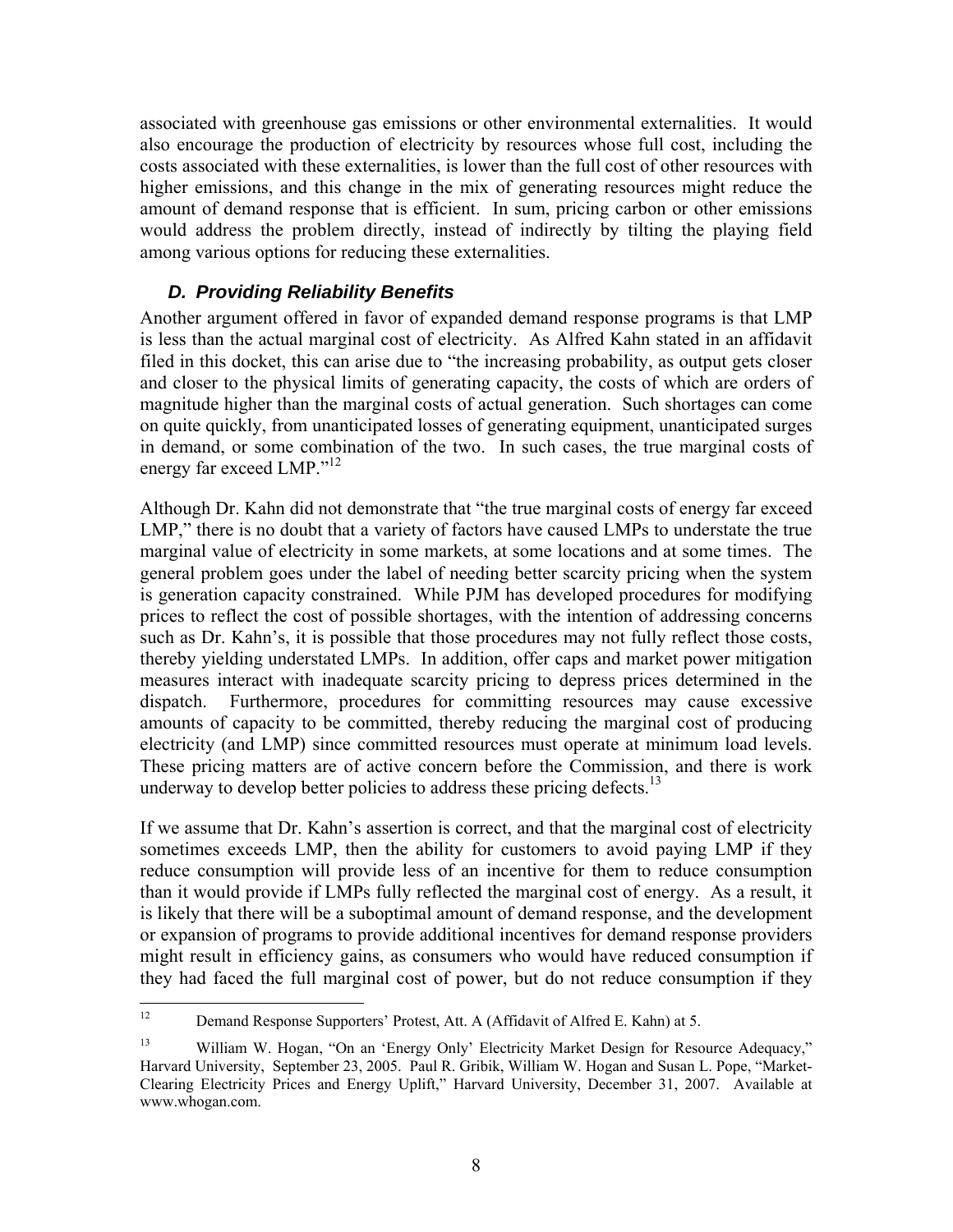only must pay LMP, might reduce their consumption if given an additional incentive to do so. But once more, just as in the case of environmental externalities, simply because such programs lead to additional demand response does not automatically lead to the conclusion that there has been an efficiency gain. The additional incentives may yield more demand response than is efficient, or they may not yield enough. Even if they yield the right amount of demand response, the wrong customers may be providing the demand response. And, most fundamentally, such incentives do nothing to induce electricity suppliers to produce electricity, even at very high costs, when the value of electricity is very high.

If demand response providers are rewarded for contributions to reliability that are not included in the LMPs, but generators that produce electricity at those times do not receive such rewards, that is not a level playing field. Demand response programs that compensate demand response resources on this basis, but which fail to compensate generators in equivalent circumstances, may produce inefficient outcomes. Again, there are better ways to solve these problems. If LMPs are suppressed for any or all of the reasons described above, and they do not fully recognize the reliability value provided by resources when there is a shortage or near-shortage, procedures for calculating LMPs should be modified so that they properly reflect that reliability value.<sup>14</sup> Similarly, if suboptimal commitment procedures or flawed market power mitigation procedures suppress LMPs, the solution is to modify those commitment procedures so that they do not commit excess capacity or to modify those market power mitigation procedures so that they permit resources to submit offers that accurately reflect their marginal costs.

If LMPs are properly determined, so that they more accurately reflect the incremental cost of electricity at each time and location, and if properly calculating those LMPs causes them to rise, the higher LMPs would encourage demand response, by increasing the price that customers pay to consume electricity, and thereby increasing the amount that they save as a result of not consuming electricity. But the higher LMPs would encourage demand response to the extent, and only to the extent, that demand response is efficient. They would encourage customers to stop consuming electricity when, and only when, the value of that electricity to consumers is less than the full cost of producing that electricity, including the impact on reliability resulting from serving that load. Those LMPs would also encourage the production of electricity by resources whose costs are lower than those LMPs—but higher than the LMPs that would have been calculated using pre-existing procedures that caused LMP to be less than marginal cost—and the resulting increase in the amount of generation that is available in such circumstances might change the amount of demand response that is efficient. Getting the LMPs right would address the problem directly, instead of indirectly and suboptimally.

 $14$ 14 A reform of the operating reserve demand curve implementations would be one policy to better price reliability and help solve the "chicken-and-egg" dilemma of stimulating more demand-side bidding. See William W. Hogan, "A Model for a Zonal Operating Reserve Demand Curve," MIT Presentation, October 15, 2009, available at www.whogan.com.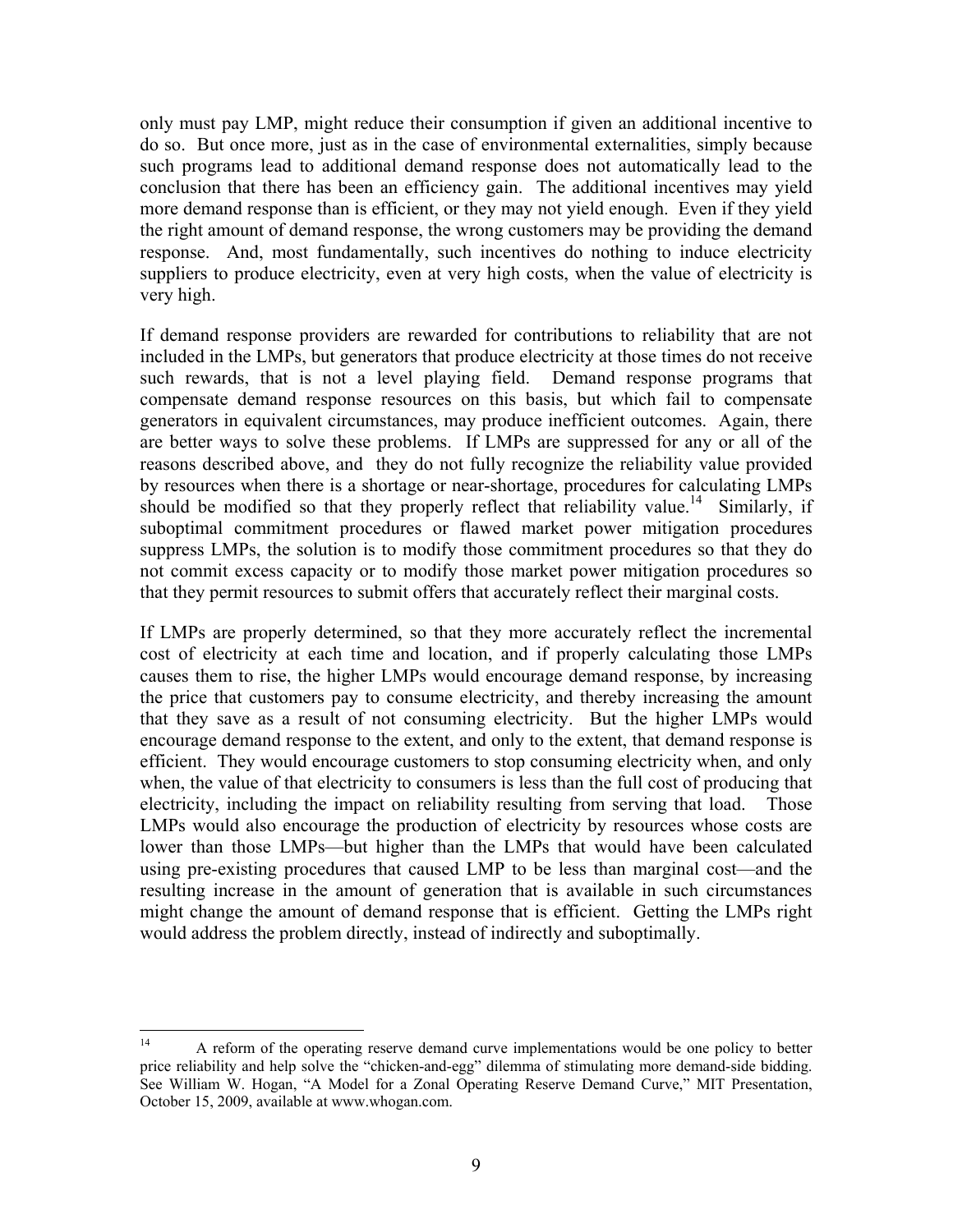#### *E. Reducing the Cost of Developing Additional Demand Response Resources*

Another argument for providing additional incentives to demand response providers relates to the learning curve associated with identifying loads that can effectively provide demand response, and integrating those resources into the grid, from both an operational and a market perspective. The argument is that subsidizing these resources now will promote their development, thereby driving down the cost of developing additional resources, which would eliminate the need to subsidize them in the future. This is closely related to the learning-by-doing benefit that may create an externality not incorporated in market prices.

The challenge is not the same thing as overcoming the transaction costs that are associated with organizing efficient demand response—i.e., the costs of identifying resources that can provide demand response, assessing their operations, and determining which changes in those operations would permit them to provide demand response in a cost-effective manner. The transaction cost problem may be a real obstacle, but the transaction costs are also real costs. Unless there is some policy that easily eliminates the transaction costs, there is no reason to single out these costs as identifying an externality that must be overcome by special payments. Reducing transaction costs and developing a profitable operation is a challenge for business but not a sign of a market failure. In other words, getting started with a technology and learning how to improve that technology so that it can be competitive on its own provides a positive (i.e., a beneficial) externality, because these improvements in such a technology lower the costs that will be incurred by developers using that technology in the future, but most of these benefits may not be realized by the entities developing these improvements in the technology. Consequently, granting subsidies to encourage learning-by-doing could produce substantial benefits that could not be captured in private markets. In contrast, transactions costs would apply to each customer that might be able to reduce its consumption. Since there is no externality created here that benefits others, there is no reason to subsidize these costs to ensure efficient outcomes.

Once more, this argument may be correct. But it does not follow that providing additional incentives for demand response providers would necessarily yield improved efficiency. Any such problems should be addressed through programs that are specifically designed to deal with them. These "learning by doing" concerns would be best addressed by limited and targeted pilot programs that estimate the amount of demand response that would need to be integrated into the system in order to provide the necessary amount of "learning" and assess whether the cost associated with subsidizing such programs can be justified, given the anticipated amount of subsidization that will be necessary to provide the required amount of learning. This would not be generalized demand response but would limit eligibility for the program to the quantity and types of resources required in order to provide the required amount of learning.<sup>15</sup> In contrast, approaches that provide additional compensation to all demand response providers may

<sup>15</sup> 15 Arthur van Benthem, Kenneth Gillingham and James Sweeney, "Learning by-Doing and the Optimal Solar Policy in California," *The Energy Journal*, Vol. 29, No. 3, 2008. Pages 153-176.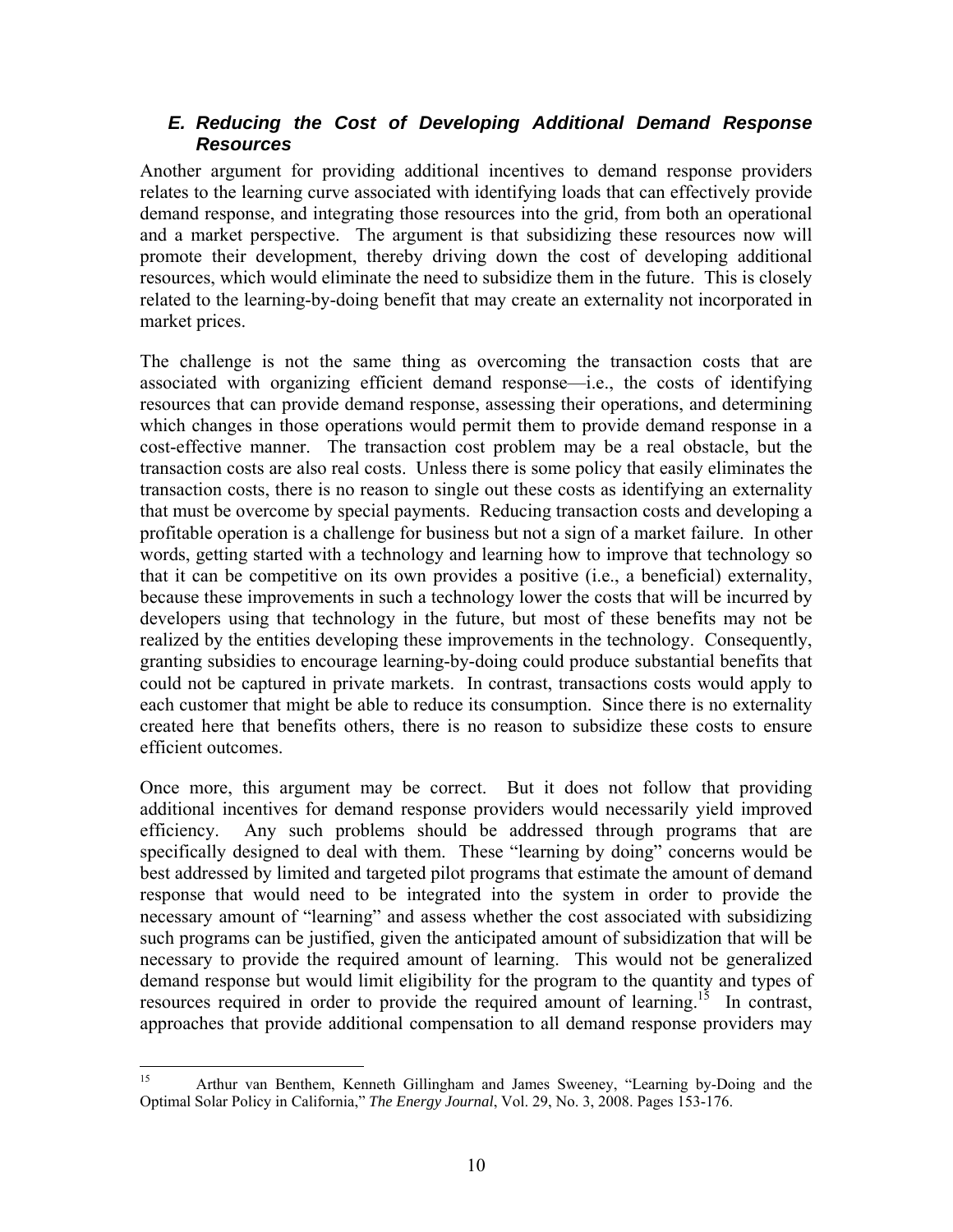not address the problems they are intended to address, and may cause other problems. The additional compensation may not induce development of sufficient demand response to realize the program's objectives, in which case the anticipated efficiency gains resulting from the program will not be realized. Alternatively, the additional compensation more demand response than was needed to meet the program's objectives, in which case a significant portion of program expenditures may be wasted because they will be subsidizing the development of more demand response than is necessary to realize the program's objectives. Finally, the program itself may not be cost-justified, in that its cost may exceed the benefits expected to be reaped from it even if the program induces development of the desired amount of demand response. Once again, it would be better to address the problem directly, instead of indirectly and suboptimally.

### *F. Matching Ends and Means*

These latter benefits often argued for demand response—namely, that additional demand response will reduce consumption and therefore reduce environmental externalities associated with generating electricity for consumption, that it will provide reliability benefits by reducing consumption in cases where LMP is less than the marginal cost of electricity, and that, by encouraging more rapid growth of demand response resources, it will promote their development and facilitate integrating them into the grid—may be reasonable goals. In each case, it is possible that current market outcomes are inefficient, and that modifications are required to increase the amount of demand response and improve efficiency. Consequently, in each of these cases, it is possible that increasing compensation for demand response providers would improve efficiency. But in each of these cases, it is also possible that simply increasing compensation for demand response providers would reduce efficiency, because increasing compensation for demand response providers does not target the core problem asserted in each case—which are that environmental externalities are not reflected in prices, that LMPs are less than marginal costs, or that some critical amount of targeted demand response must be developed and integrated into the grid in order to decrease costs for follow-on providers. Simply increasing payments to demand response providers, without any attempt to tie these payments to these underlying problems, might address these problems, or it might not. If it does address these problems, it is by happenstance, not design.

It would be much better to develop programs that specifically address these problems, as described above. In the case of environmental externalities, such a program would recognize that actions on both the demand and supply sides can reduce those externalities, and would select the most efficient mix of generation and demand response while incorporating environmental consequences. In the case of reliability benefits, such a program would provide prices that accurately reflect the marginal cost of electricity at the time that electricity is provided. In each of those cases, such a program would operate on a level playing field.

Consequently, broad-based programs for compensating demand response providers should not be based on the presumption that payments made under those programs will address any of the problems described above. Instead, they should instead be addressed through other initiatives that focus on ensuring that LMPs incorporate costs associated with environmental externalities and the reliability value of electricity during shortage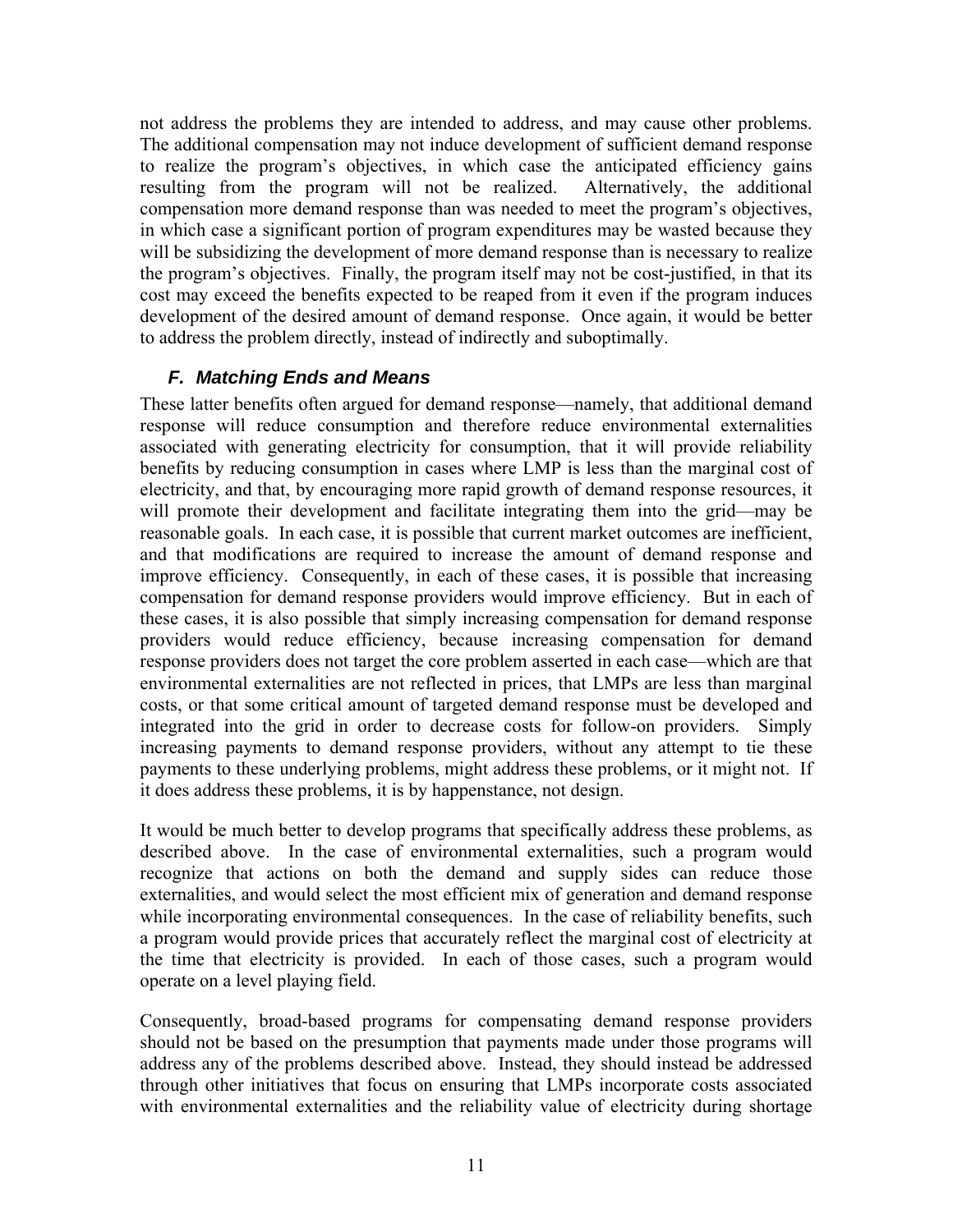and near-shortage periods, and subsidizing development of demand response to the extent that the learning-by-doing benefits resulting from this development justify such subsidies. Programs for compensating demand response providers should focus on improving market efficiency—i.e., giving loads incentives to consume electricity when the value they place upon that electricity is greater than LMP, and not to consume electricity when the value they place upon it is less than LMP.

# **III. Evaluating the impact on efficiency of various proposals for compensating demand response providers**

Setting aside the problems described above, which could and should be addressed by policies designed to deal with those externalities, there is still the question of how to treat demand response even when we assume that the LMP captures the full marginal cost of production and delivery. This assumption is implicit in many of the analyses of demand response compensation.<sup>16</sup> The arguments center on how to treat demand response seen as a wholesale market transaction on a level playing field with a generator, but when the demand responder is subject to retail rates that might affect the incentives to reduce demand when LMP is high.

Under the proposal for compensating demand response providers made by PJM in this docket, PJM would use one procedure to calculate payments made to a customer that reduces consumption if that customer pays the LMP at its location for the electricity it consumes, and a different procedure to calculate payments made to such a customer if it pays a fixed price for the electricity it consumes. Some such bifurcation could be justified because the incentives for the two groups of customers are different. As a result, it is necessary to use different procedures for determining the compensation, if any, that each group of customers is due to ensure that each group has an incentive to act in an efficient manner.

Before examining the PJM proposals, it is useful to look at a simpler case that can provide a clear benchmark when considering the details of alternative programs. The benchmark describes the analysis applicable when there is a combined system of dynamic pricing and forward contracts for fixed quantities.<sup>17</sup>

### *A. Dynamic Pricing and Contracts*

Dynamic pricing is a common term for the use of the relevant real-time or day-ahead LMP to charge for the electricity consumed or pay for the electricity purchased. Hence, without other arrangements, customers participating in the spot market pay the LMP for the electricity consumed. Of course, faced with a default of dynamic pricing, customers may make arrangements to sign a contract for a fixed price to purchase a given quantity of electricity.

 $16<sup>1</sup>$ 16 Independent Market Monitor for PJM, "Barriers to Demand Side response in PJM," Monitoring Analytics, July 1, 2009. James Bushnell, Benjamin F. Hobbs, and Frank A. Wolak, "When It Comes to Demand Response, Is FERC Its Own Worst Enemy?", *The Electricity Journal*, Vol. 22, No. 8, October 2009, pp. 9-18.

<sup>17</sup> PJM Market Monitor, *Id*. Bushnell et al., *Id*.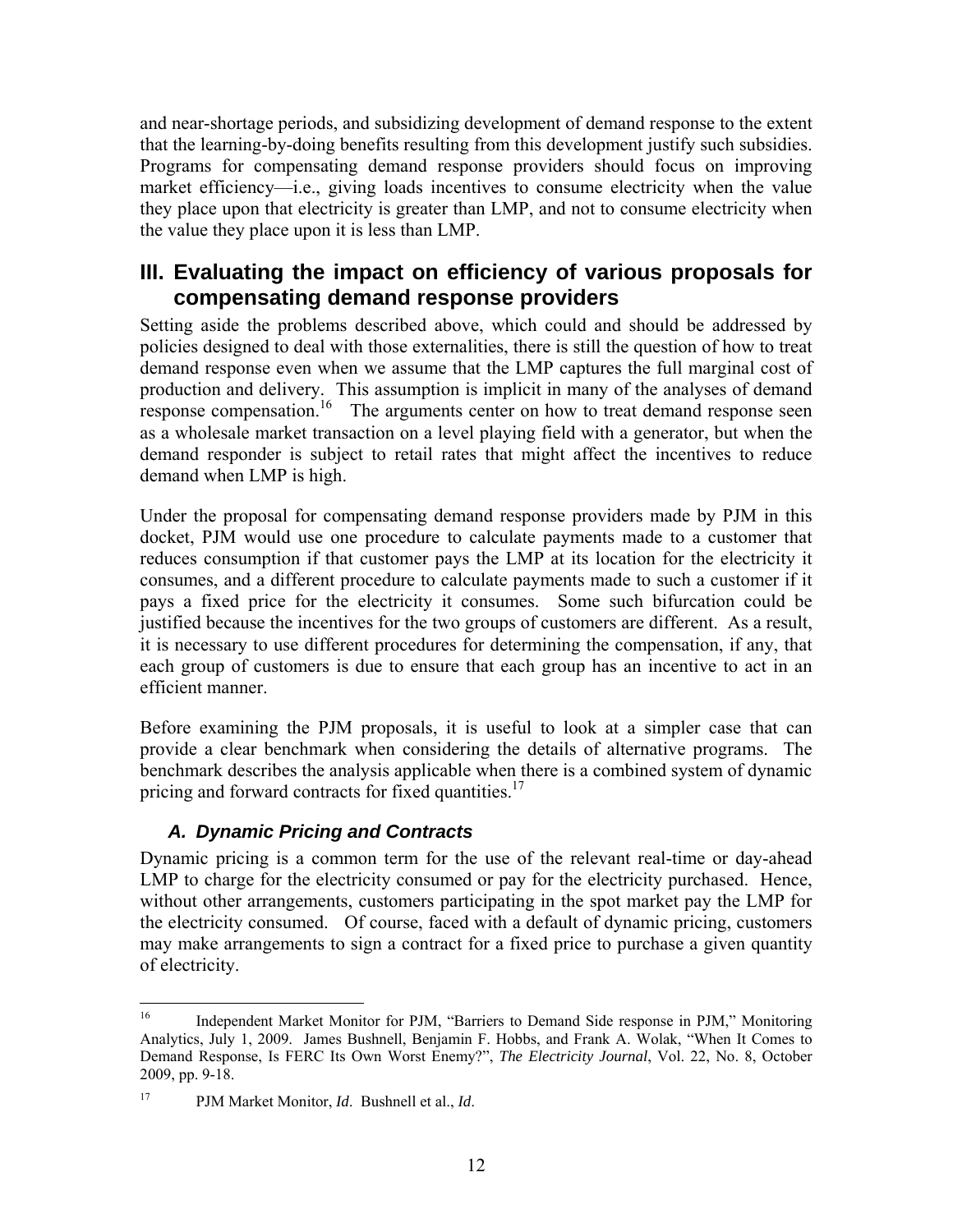Suppose that the customer has arranged a contract with a generator to purchase a given quantity of electricity at a fixed price. It is clear that the customer owns the power and could consume the power or sell it back to the system operator. Because of the contract, the customer would purchase the power at the fixed price. And when the customer sells the power back to the system operator, the appropriate price paid by the system operator would be the market clearing price, the LMP. Given the contractual right to the power, the customer would be paid the LMP, but it would also have to pay the fixed price under the contract. The net transaction for the customer would be the LMP minus the fixed price of the contract.

In practice, this net transaction would likely be described as a simple resale of power, and never be described as a demand response. From the perspective of the system operator, however, the net power flow from the two transactions is indistinguishable from a demand response. The advantage of the separation of the net transaction into the separate components of purchase under an explicit contract and sale in the spot market is to clearly identify the proper payments. Applying the symmetry principle, the same transaction through purchase and sale of the power should have the same net payment as the demand response.

The net payment is the result of the two transactions, first the purchase by the customer and then the sale by the customer. Note that if the contract is for a fixed quantity at the LMP, then the price in each transaction is the LMP, and the net payment to the customer is zero. The customer avoids the payment at LMP by not taking the power.

One of the great advantages of the design of organized markets such as in PJM is the ease of making these transactions. The purchase under the contract is simple to report in the settlement system and the sale at LMP in the spot market is automatic.

This method of payment for demand response seems obvious in the case of an explicit contract for a fixed quantity. By specifying the right to the given quantity of power, and separating the transactions to purchase the power and sell the same power, the efficient payments at the contract price and LMP are clear. The task then is to devise the system for demand response payments in the situations where the contract quantities are not fixed in advance and the contracts are only implicit. This is the case, for example, under a full requirements model where customers have the right to take their full requirement at an applicable price which may or may not be the LMP.

### *B. Customers Who Pay the LMP*

Under PJM's proposal, demand response providers who pay LMP would not be eligible for any additional payments in most hours.<sup>18</sup> That places them on a level playing field with generators: since generators receive the LMP at their locations for the amount of

<sup>18</sup> 18 Both customers that pay the LMP and customers that pay a fixed price would be eligible for supplemental payments for demand reduction during the nine percent of hours with the highest LMPs. PJM Filing, at 21.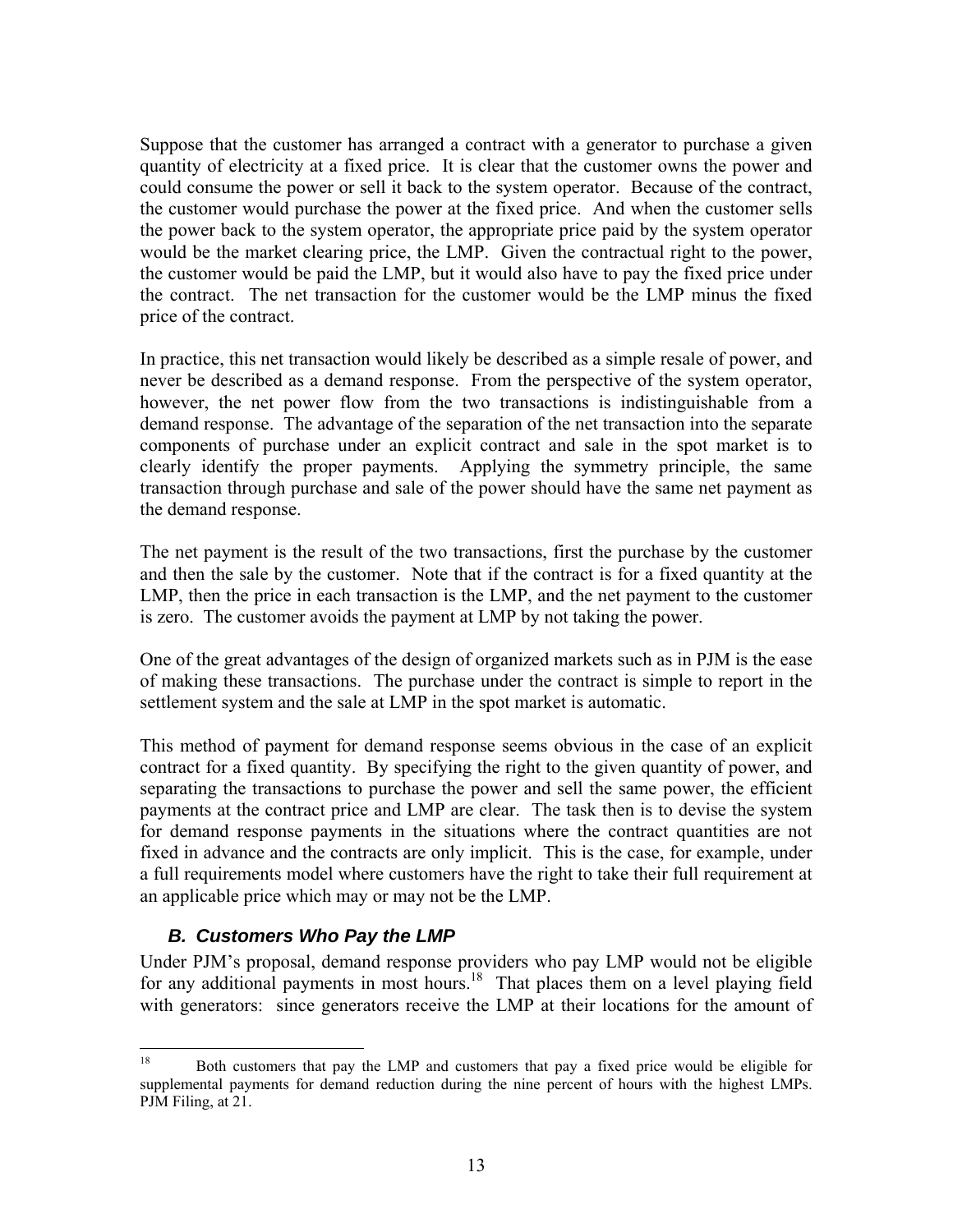electricity they generate in each hour, they have an incentive to produce electricity whenever they can do so at a cost that is less than LMP. Similarly, since loads that do not consume electricity in those hours save the LMP, they have an incentive to consume whenever the value of the electricity they would consume exceeds LMP.

The consequences of this approach are illustrated in one of the affidavits accompanying the Demand Response Providers' Protest. In that affidavit, Ron Belbot of Severstal Sparrows Point described his facility's past participation in PJM's demand response programs, and the impact that changes in these programs will have on operations at Sparrows Point. Mr. Belbot stated,

In 2006 and 2007, Sparrows Point participated in the PJM Economic Demand Response Program…. With the ending of the compensation levels in the program, Sparrows Point stopped participating in the program.

Sparrow Point's curtailments were produced by increasing generation with purchased fuels at our internal powerhouse and by curtailing various operations in the plant. When the locational marginal price ("LMP") in the BC zone is above the strike price for generating power on either natural gas or fuel oil, the plant will still increase generation and reduce the amount [of electricity] being purchased, but the savings created by the avoided cost of power is not sufficient to warrant curtailing any of the operation in the plant without the addition of the payment.<sup>19</sup>

This provides a striking example which illustrates the major point about treating demand response symmetrically with generation. The Sparrows Point generator is on the customer side of the meter; to PJM, its use is indistinguishable from demand response. The economics are clear, and the operation of the generator whenever the LMP is greater than the cost of running the generator is the efficient decision. In other words, when Sparrows Point can produce electricity internally at a cost that is less than LMP, it will. And the saving on purchasing the power at the LMP is all that is needed to precipitate the efficient decision. This demand reduction is just like supply from a generator, as is evident from the fact that it actually is supply from a generator.

But Sparrows Point will not undertake other actions to reduce load when the costs of doing so exceed LMP. That is exactly the behavior that LMP was intended to induce.<sup>20</sup> In contrast, demand response programs that make payments to such customers when they do not consume electricity—payments that are over and above the savings they realize as a result of not having to pay the LMP when they consume electricity—will be inefficient and will violate the principle of putting generation and load on a level playing field. Such programs may induce customers such as Sparrows Point to reduce consumption by

<sup>19</sup> 19 Demand Response Supporters' Protest, Docket No. EL09-68-000, Sept. 16, 2009, Att. D (Affidavit of Ron Belbot on Behalf of Demand Response Supporters) at 1-2.

<sup>20</sup> William W. Hogan, "Contract Networks for Electric Power Transmission," *Journal of Regulatory Economics*, Vol. 4, September 1992.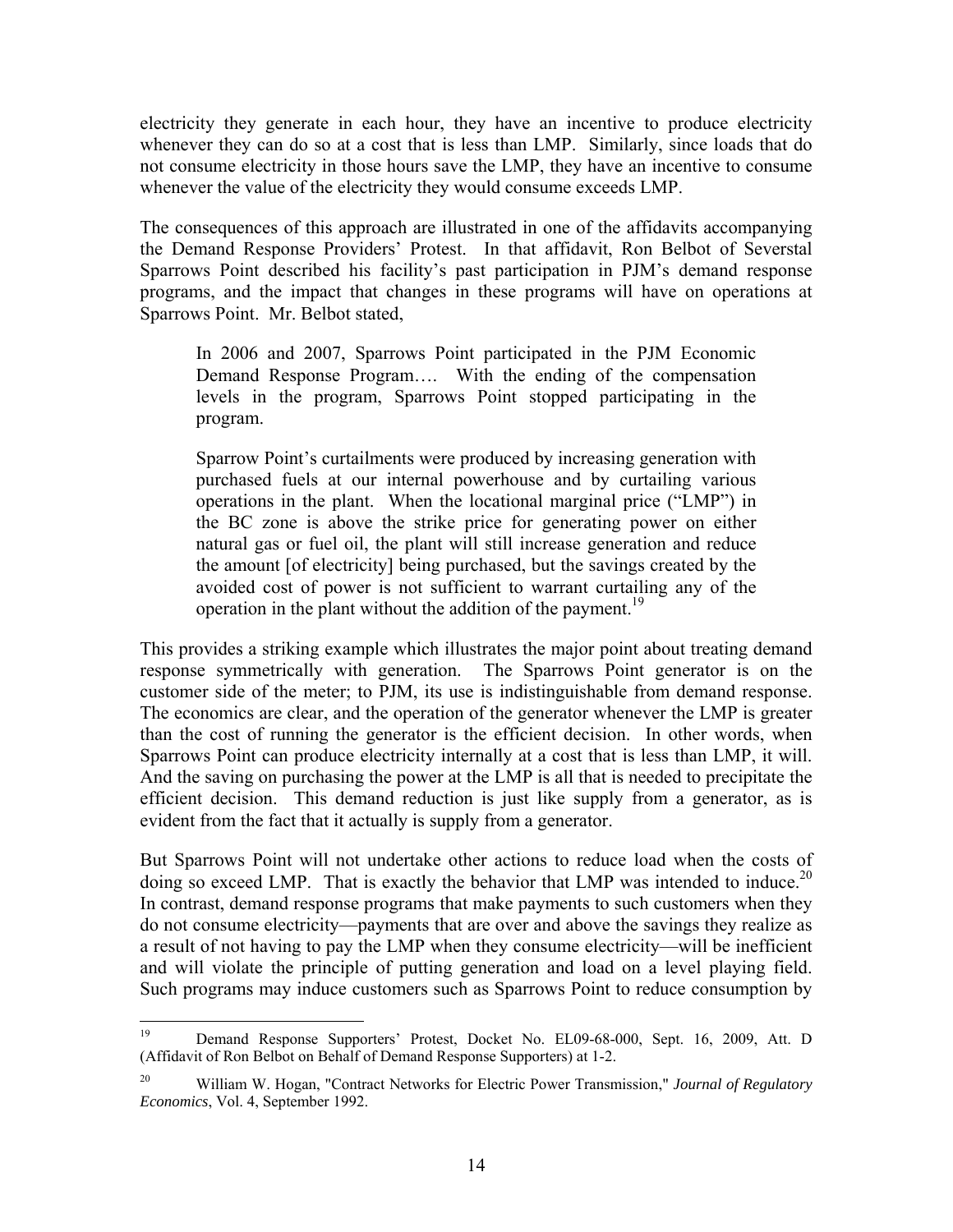reducing load in cases when the costs they incur to reduce load exceed the marginal cost of generating additional electricity to serve that load. When LMP reflects the full marginal cost, this would be inefficient because social welfare is maximized when producers whose marginal cost of production exceeds LMP do not produce electricity. Therefore, customers who pay LMP for their consumption should not receive any supplemental payments.

#### *C. Customers Who Pay a Fixed Price*

This leaves the issue of payments to customers that do not pay the LMP, but which instead pay a fixed price for the electricity they consume. To illustrate how these payments should be calculated, consider a customer with a contract to purchase power at its location, for C, a price fixed in that contract. Suppose that the LMP at that customer's location at a given point in time exceeds MV, the marginal value the customer places on the electricity it is entitled to purchase at that time under that contract. In that case, it would be efficient for the customer not to consume the electricity, but instead to sell that electricity into the market. Alternatively, if the LMP at that customer's location is less than MV, it would be efficient for the customer to consume the electricity.

The cells shaded in green in Table 1 below illustrate which actions make the customer better off in each of these scenarios. First, consider the scenario where  $LMP > MV$ . If the customer does the efficient thing and sells this electricity, the payment it would receive for that electricity is the LMP. If the LMP exceeds the contract price, the customer would realize a profit on electricity purchased under the contract, equal to LMP – C. If the LMP is less than the contract price, the customer would realize a loss of LMP – C. On the other hand, if the customer consumes the electricity, it realizes the marginal value of the electricity, but it pays the contract price for the electricity. Therefore, if MV exceeds the contract price, the customer realizes a net gain of  $MV - C$  if it consumes electricity that it values at more than the price it pays for it, and if MV is less than the contract price, the customer realizes a net loss of  $MV - C$  if it consumes electricity. Since the LMP is greater than MV, the customer is better off in either case if it sells the electricity than if it consumes the electricity. Consequently, the contract does not encourage the customer to consume electricity when it is not efficient for the customer to consume electricity.

Next, consider the scenario where the LMP is less than the contract price. In this case, if the customer sells the electricity, it is paid LMP and must pay  $\overline{C}$  under the contract, leaving it with  $LMP - C$ . If the customer consumes the electricity, it realizes the value MV as a result of having consumed the electricity. It still must pay C, so it realizes a net benefit of MV – C. Since LMP is less than MV, the customer is better off consuming the electricity. Once more, the incentives provided to the customer are consistent with efficient behavior, as the contract does not discourage the customer from consuming electricity when it is efficient for the customer to consume electricity.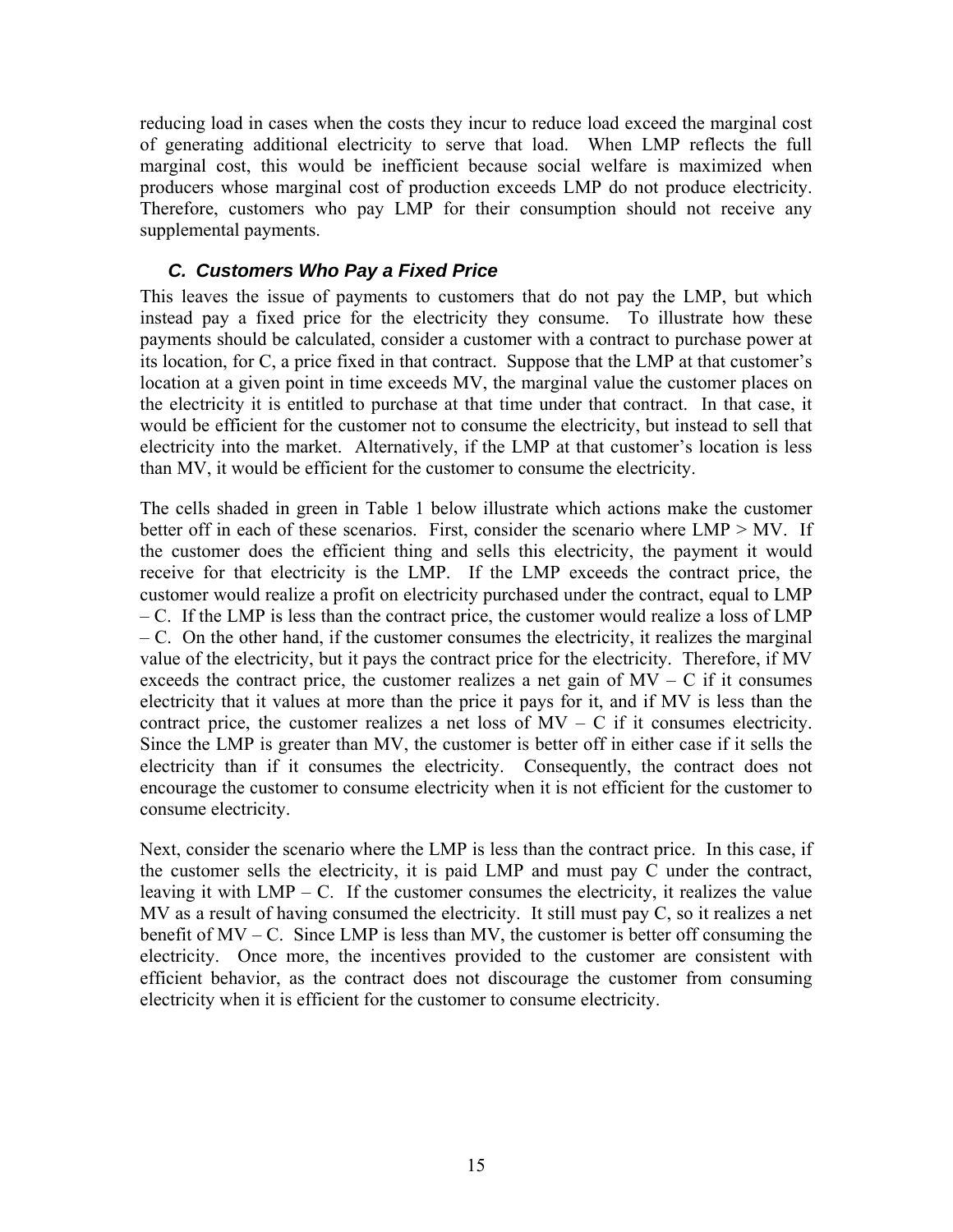|                                                                 |           | $LMP > MV$   $LMP < MV$ |
|-----------------------------------------------------------------|-----------|-------------------------|
| Customer Does Not Consume<br>Electricity (and Sells It Instead) | $LMP - C$ | $LMP - C$               |
| Customer Consumes Electricity                                   | $MV - C$  | $MV - C$                |

**Table 1: Customer with a Contract to Purchase Electricity for C** 

Now consider a customer that pays a single fixed price F for each MWh of electricity that it consumes. (For the moment, I will assume that F simply reflects the cost of the "generation component" of the fixed charge. I will relax this assumption in the next section.) If this customer is not eligible for any payments under the demand response program, it will realize the marginal value of electricity, MV, whenever it consumes electricity, and it will pay the fixed price F. If it does not consume electricity, it will not receive any payments or incur any costs. Therefore, it has an incentive to consume whenever  $MV > F$ , and not to consume whenever  $MV < F$ .

As this table shows, this customer no longer has an incentive to do the efficient thing which is to consume when the marginal value of electricity is greater than LMP, and not to consume when the marginal value of electricity is less than LMP—in some circumstances. Therefore, charging customers a fixed price yields inefficient outcomes in some cases, which are shaded in red in Table 2 below. If  $LMP > MV > F$ , then the customer is better off consuming electricity, as is illustrated in Table 2, even though this is inefficient. And if  $LMP \leq MV \leq F$ , then the customer is better off not consuming electricity, even though this is inefficient.

|                                          | LMP > MV |          | LMP < MV |          |
|------------------------------------------|----------|----------|----------|----------|
|                                          | MV > F   | MV < F   | MV > F   | MV < F   |
| Customer Does Not Consume<br>Electricity |          |          |          |          |
| <b>Customer Consumes Electricity</b>     | $MV - F$ | $MV - F$ | $MV = F$ | $MV = F$ |

**Table 2: Customer that Can Purchase Electricity for the Fixed Price of F** 

Finally, consider the customer that pays a single fixed price F for electricity that it consumes, but also assume that it receives a payment of LMP – F when it elects not to consume electricity, as proposed by PJM. It continues to realize the marginal value of electricity, MV, whenever it consumes electricity, and to pay the fixed price F.

As Table 3 demonstrates, the addition of this payment for non-consumption restores the incentive for this customer to consume electricity only when it is efficient for it do so. If  $LMP > MV$ , meaning that it is not efficient for this customer to consume, then  $LMP - F$  $> MV - F$ , so the customer is better off if it does not consume, and accepts the payment instead. And if  $LMP \leq MV$ , meaning that it is efficient for this customer to consume, then  $LMP - F < MV - F$ , so the customer is better off if it consumes electricity than if it accepts the payment for non-consumption. Consequently, the payment structure that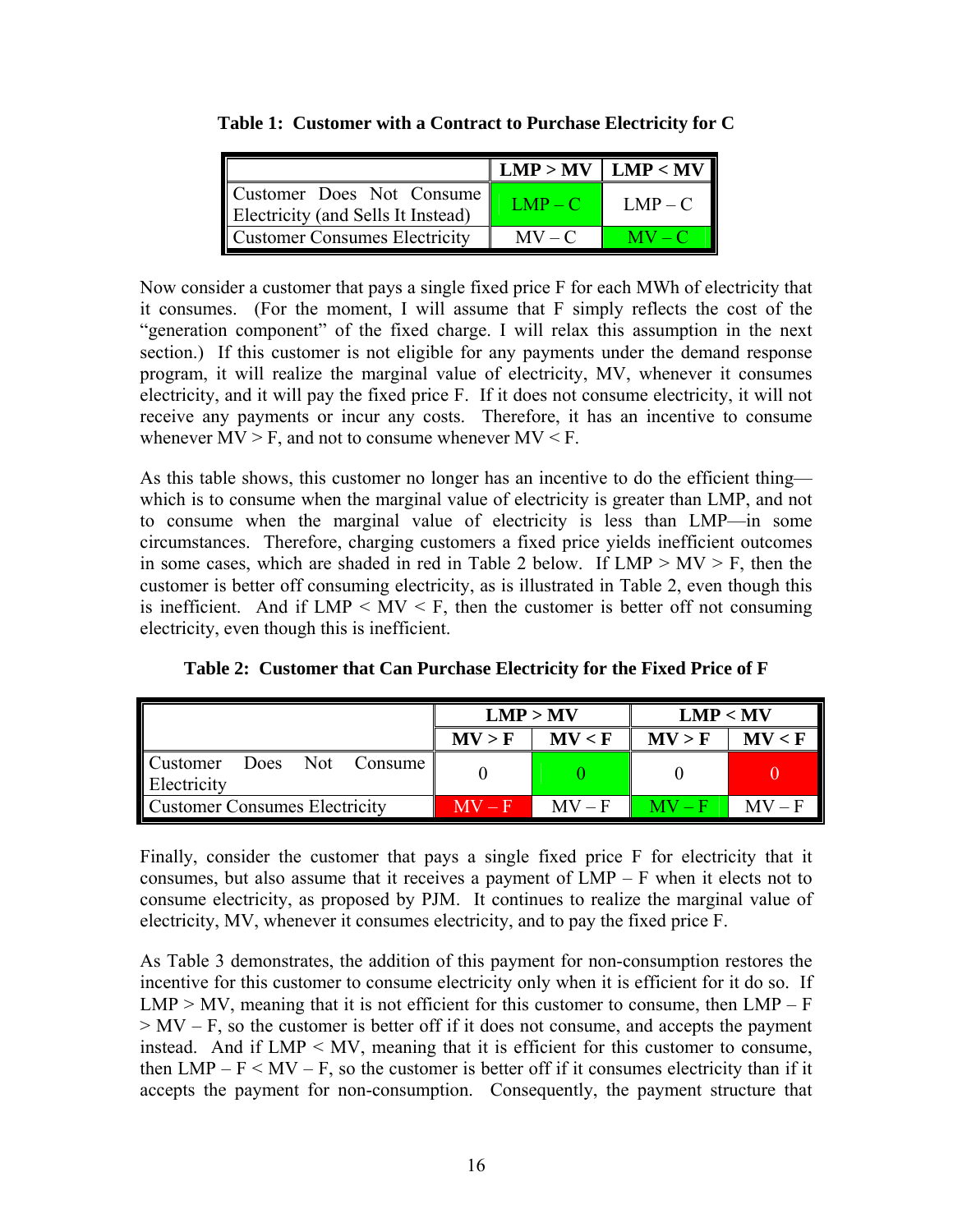PJM has proposed counteracts the incentives for inefficient behavior that result from charging customers fixed prices. $2<sup>1</sup>$ 

|                                                                 | LMP > MV |          | LMP < MV                              |  |
|-----------------------------------------------------------------|----------|----------|---------------------------------------|--|
|                                                                 | MV > F   | MV < F   | $MV > F$   $MV < F$                   |  |
| Customer Does Not Consume<br>Electricity (and Receives Payment) |          |          | $LMP-F$   $LMP-F$   $LMP-F$   $LMP-F$ |  |
| <b>Customer Consumes Electricity</b>                            | $MV - F$ | $MV - F$ | $M_V - F$ $M_V - F$                   |  |

**Table 3: Customer that Can Purchase Electricity at a Fixed Price of F Receives a Payment of LMP – F When It Does Not Consume** 

#### *D. Fixed Prices Consisting of Generation and Non-Generation Components*

The preceding discussion assumed that the fixed price, F, consisted merely of a generation component. In fact, the fixed price that such customers pay consists of three parts: a generation component, G; a transmission component, T; and a distribution component, D. For simplicity, I will combine the last two components into a single nongeneration component,  $NG = T + D$ . Under the PJM proposal, an entity that is eligible to pay the fixed price F would only receive a payment of  $LMP - G$ , not  $LMP - F$ , if it did not consume electricity. If it consumes electricity, it would continue to pay F, and it would continue to realize the marginal value of that electricity, MV, so it would realize a net gain of  $MV - F$ .

In cases when it is efficient for the customer not to consume electricity, because the LMP is greater than the marginal value of that electricity, the customer still has an incentive to do the efficient thing, which is not to consume electricity. This is not surprising: Since F is greater than G,  $LMP - G$  is greater than  $LMP - F$ , so the payment for non-consumption is larger than I assumed in the analysis above. If a payment of  $LMP - F$  was sufficient to induce the customer not to consume when it would be inefficient for that customer to consume, certainly a larger payment would continue to be sufficient to induce that customer to behave in that manner.

However, as Table 4 illustrates, paying  $LMP - G$  for the customer not to consume, rather than  $LMP - F$ , will provide an incentive for customers not to consume in some cases when it would be efficient for them to consume. Suppose that the LMP is less than the marginal value of electricity, meaning that it is efficient for the customer to consume electricity, but also assume that the LMP is greater than  $MV - NG$ . Since  $LMP > MV -$ NG, subtracting G from each side of the equation yields  $LMP - G > MV - NG - G$ . Since the fixed price, F, is simply the sum of the generation component G and the nongeneration component NG, that means that  $LMP - G > MV - F$ . Consequently, this

 $21$ 21 This conclusion is implicitly based on the assumption that the amount by which this customer has reduced its consumption can be accurately measured, which should not be taken for granted. *See,* for example, see James Bushnell, et al., *Id.*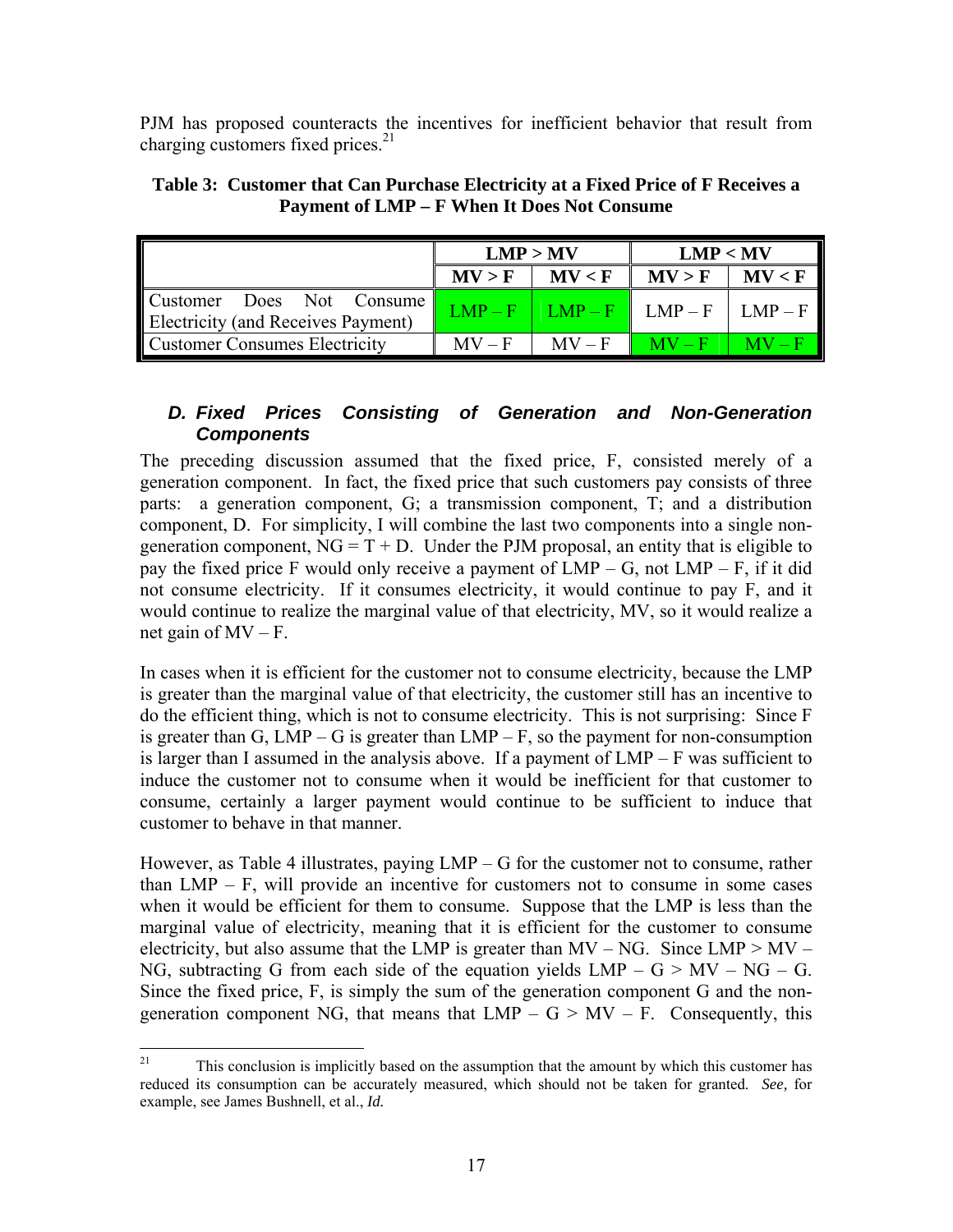customer is better off if it does not consume electricity, even though it would be efficient for it to consume electricity.

|                                                                           |           | LMP < MV           |                    |  |
|---------------------------------------------------------------------------|-----------|--------------------|--------------------|--|
|                                                                           | LMP > MV  | LMP ><br>$MV - NG$ | LMP <<br>$MV - NG$ |  |
| <b>Customer</b><br>Does Not Consume<br>Electricity (and Receives Payment) | $LMP - G$ | $LMP - G$          | $LMP - G$          |  |
| <b>Customer Consumes Electricity</b>                                      | $MV - F$  | $MV - F$           | $MV - F$           |  |

**Table 4: Customer that Can Purchase Electricity at a Fixed Price of F Receives a Payment of LMP – G When It Does Not Consume** 

As Table 3 demonstrated, paying these customers  $LMP - F$  not to consume electricity when they would pay F to consume electricity ensures that they have efficient incentives. In contrast, paying them  $LMP - G$  not to consume when they would pay F to consume electricity distorts those incentives. PJM's proposal is based on the assumption that only G, and not NG, should be deducted from LMP when calculating payments for nonconsumption because NG is intended to represent non-generation portions of the fixed charge. But the fact is that NG is part of the fixed charge that a customer would avoid if it did not consume electricity. Therefore, there is no reason why it should not be subtracted, along with G, when calculating the payment to be made for non-consumption. The PJM proposal would produce more efficient outcomes if it only paid LMP – F, rather than LMP – G, for fixed price customers who reduce their consumption.

#### *E. Incentive Payments to Be Made During the Nine Percent of Hours with the Highest LMPs*

In addition to its proposal to pay  $LMP - G$  to fixed price customers that reduce consumption, PJM has also proposed to make additional payments that would apply to consumption reductions during the nine percent of the hours in each year whose LMPs are highest. Fixed price customers would receive a payment of LMP, without subtracting G, for reductions in consumption. LMP customers would receive a payment of \$75/MWh.

PJM did not really offer any support for these additional incentive payments in its filing, other than to note that they are intended to facilitate development of additional price responsive demand.<sup>22</sup> As noted above in discussion of the  $LMP - G$  proposal, a payment of LMP – G to fixed price customers already provides too large an incentive for demand reduction, and will induce consumers to reduce consumption when it is not efficient for them to do so. Increasing that payment will simply exacerbate the problems with the proposal to pay  $LMP - G$ , and will lead to additional inefficient demand reduction. Similarly, there is no need to make any supplemental payment to LMP customers to induce them to act efficiently, and making a supplemental payment of \$75 per MWh of

<sup>22</sup> 22 *See* Supplemental Report and Submittal of PJM Interconnection, LLC in Support of Further Commission Action on Rehearing, Docket No. EL09-68-000, Sept. 16, 2009, at 29-35.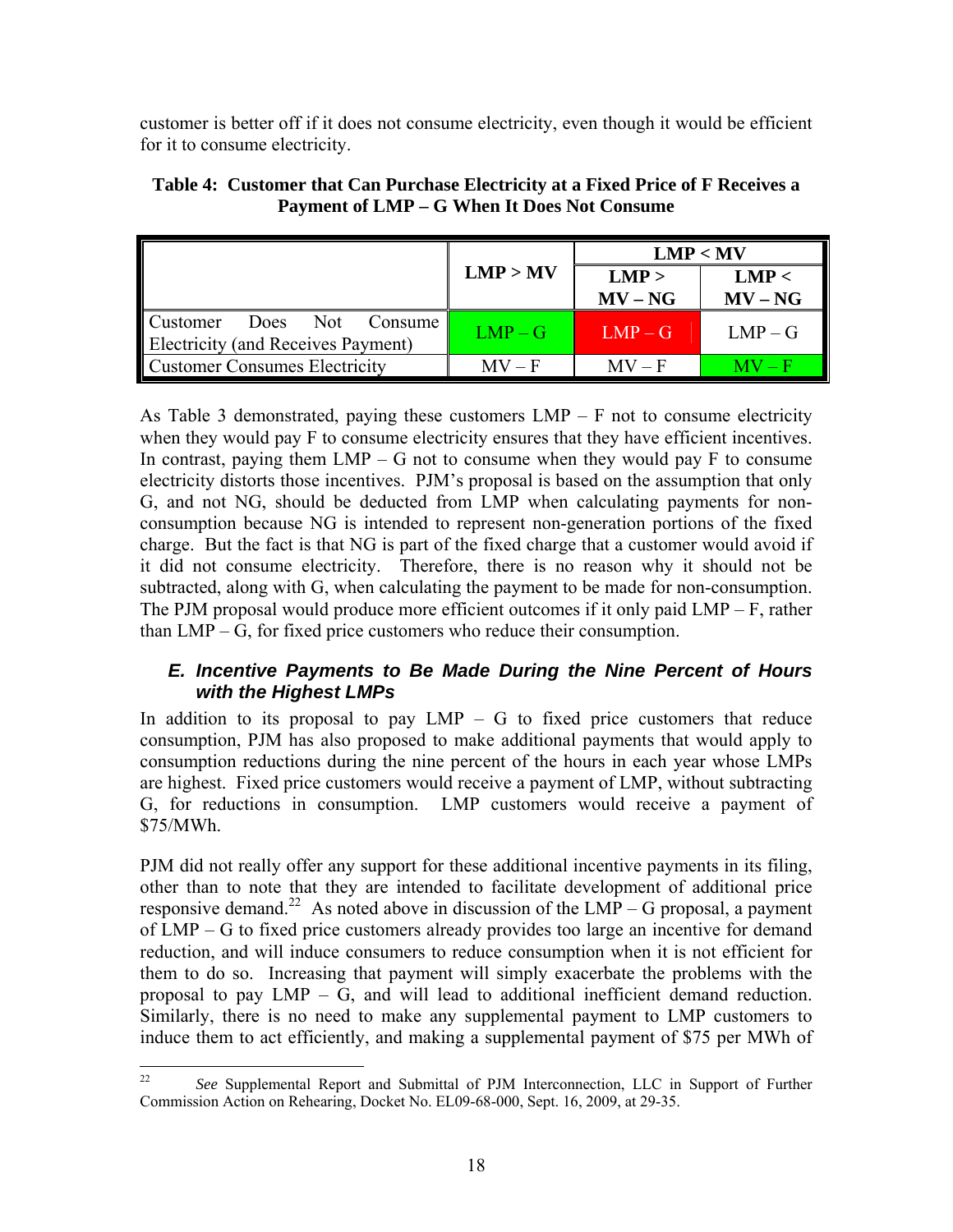consumption reduction will simply encourage customers like Sparrows Point to incur costs to modify their operations, even when those costs are greater than the marginal cost of generating electricity, and therefore should not be incurred.

Instead, if we assume that the difference between the true marginal cost of energy and LMPs averages \$75/MWh in those hours, then a better approach immediately becomes apparent: increase LMPs during those hours by \$75/MWh. Since generators would be paid the increased LMP, this approach would permit generators, loads that pay LMP, and loads that pay fixed prices to participate on a level playing field: Generators would see increased incentives to be available, \$75/MWh more than they otherwise would have received, for electricity produced during such hours; loads that pay LMP would save an additional \$75 in charges for every MWh by which they reduce consumption; and loads that pay a fixed price would receive a demand reduction payment that is \$75/MWh higher than it otherwise would have been. This would be considerably more likely to produce efficient outcomes than a policy that makes one supplemental payment (equal to LMP) to fixed-price customers providing demand response, a different supplemental payment (of \$75/MWh) to LMP customers providing demand response, and no supplemental payment at all to generators.

Spurring the development of additional demand response resources may be a reasonable objective and consistent with economic efficiency in the long run, but as explained in the discussion of matching ends and means, and as the PJM Market Monitor summarized, "the incentive should be more narrowly tailored to the policy objective and should not be open ended."23

# **IV. Unbundled Transactions**

One way to interpret the different efforts by PJM to devise different demand response payments for different customers is as an attempt to approximate the terms of different implicit contracts for sale of electricity at agreed prices. The agreed quantity is estimated through comparison of actual consumption and a baseline, and the price of the implicit contract is estimated on the basis of the circumstances of the customer. Inherently this involves approximation across heterogeneous customers, especially in the estimation of the price to be netted out of any LMP payment.

Following the discussion above regarding the clarity of separating transactions under dynamic pricing and an explicit contract, there is another approach that would better capture the incentives of the underlying implicit contracts.<sup>24</sup> The basic idea would be to unbundle the demand response transaction into an energy purchase and an energy sale. The estimated quantity would still be a function of the baseline less the actual consumption.<sup>25</sup> Accepting the accuracy of the baseline, this quantity difference would be

 $23$ 23 Motion for Leave to Answer and Answer of the Independent Market Monitor for PJM, Docket No. EL09-68-000, Oct. 16, 2009, at 9.

<sup>24</sup> Charles J. Cicchetti and William Hogan, "Including Unbundled Demand-side Options in Electric Utility Bidding Programs," *Public Utilities Fortnightly*. June 8, 1989, pp. 9-20.

<sup>&</sup>lt;sup>25</sup> The unbundled transaction approach would be subject to the same uncertainty in estimating the baseline.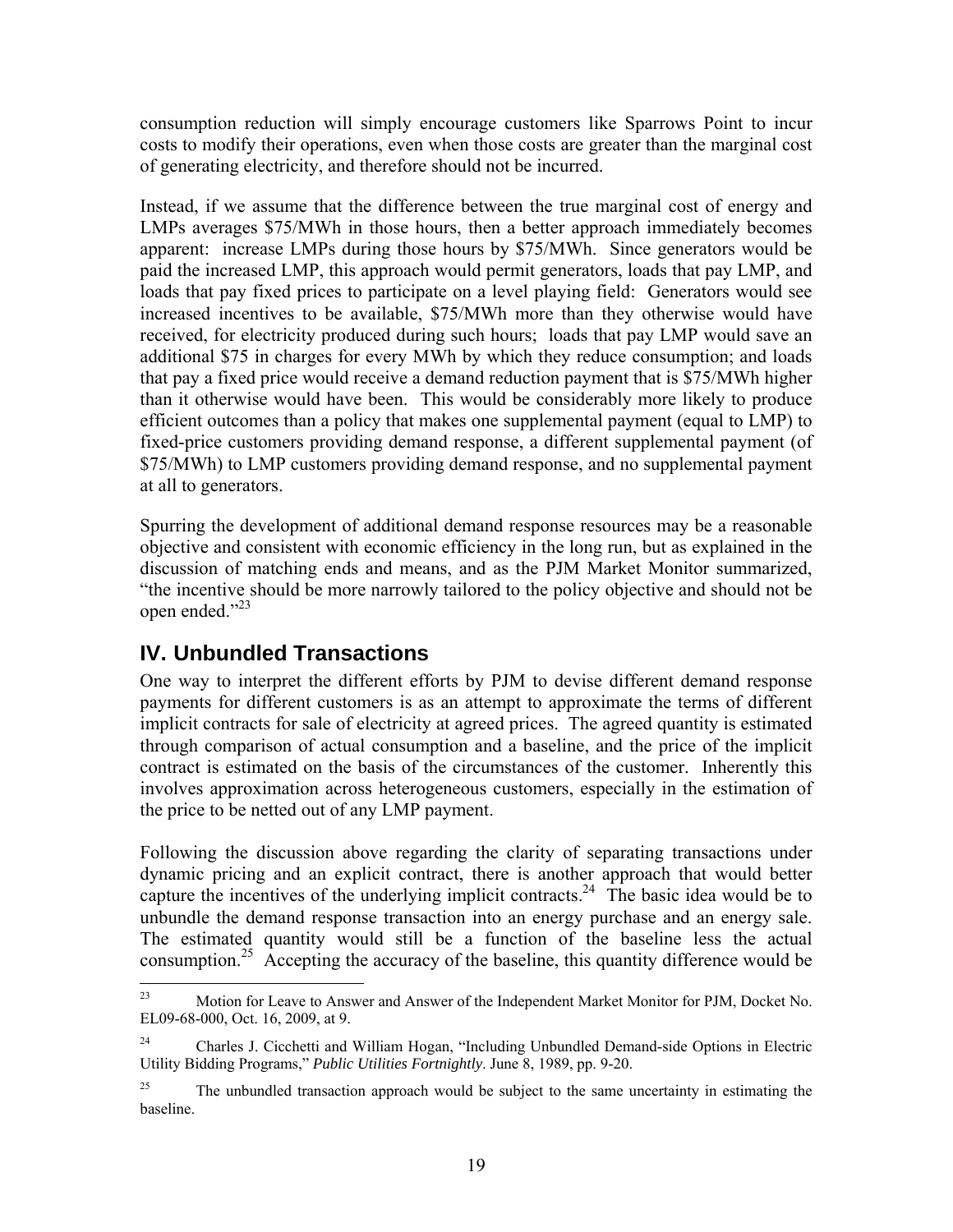deemed to have been purchased by the customer under whatever arrangements the customer purchases from the system. The deemed quantity would be added to the measured purchases of the customer or its load serving entity (LSE). The transaction price of the purchase would depend on the normal conditions absent the demand response. Separately, the same quantity would be sold to the system operator by the customer. As with any other spot market energy sale, the customer would be paid the LMP.

For example, if the customer baseline is estimated as 70 MWh and actual consumption is 50 MWh as a result of actions behind the meter (whether demand response or own generation), the notional transaction would be for 20 MWh. The notional 20 MWh would be added to the purchase of the customer or the LSE under the existing tariff conditions. For instance, if the customer is a full requirements customer on a retail tariff with fixed price F, then the customer pays F for 70 MWh. Separately the system operator pays the customer LMP for the 20 MWh of the deemed demand response. The customer would see a net payment of  $LMP - F$  for the 20 MWh.

This unbundled transaction approach often encounters strong objections because "demand response resources should not be required to pay for energy and capacity they did not consume."<sup>26</sup> However, this is a false argument. A better formulation would be: "customers should not be required to pay for something they did not buy, but in turn customers should not be able to sell something they did not buy." The very essence of demand response programs is that but for the actions of the customer, the notional electricity would be purchased and consumed. It is this deemed energy purchase that is presumably being sold to the system operator. The separation of the net transaction into the purchase and the sale clarifies the underlying economics and makes it clear that putting demand response on a level playing field with generation must require that the net treatment of demand response be the same as the net treatment of the purchase and sale of the notional electricity.

The various PJM proposals are an attempt to simulate these unbundled transactions. However, it would be much less problematic for PJM to simply recreate the unbundled transactions. This would avoid the need for PJM to estimate the implicit contract price. There would still be the need to estimate the notional electricity quantity, but this is not the principal source of dispute. The problem is in estimating the many possible contract configurations and prices that customers might have for purchasing their energy. The price is the major point of uncertainty. The price paid for the demand response would be LMP, but the price to be netted against the LMP could in principle be different for every customer. However, under the unbundled transactions approach, PJM would not have to estimate the price to net out of the LMP—this would occur automatically by adding the notional demand response into the sales to the customer or the intermediary LSE, and the LSE would in turn collect its normal payment for the notional electricity.

26

Demand Response Supporters' Protest, Footnote 71, at 22.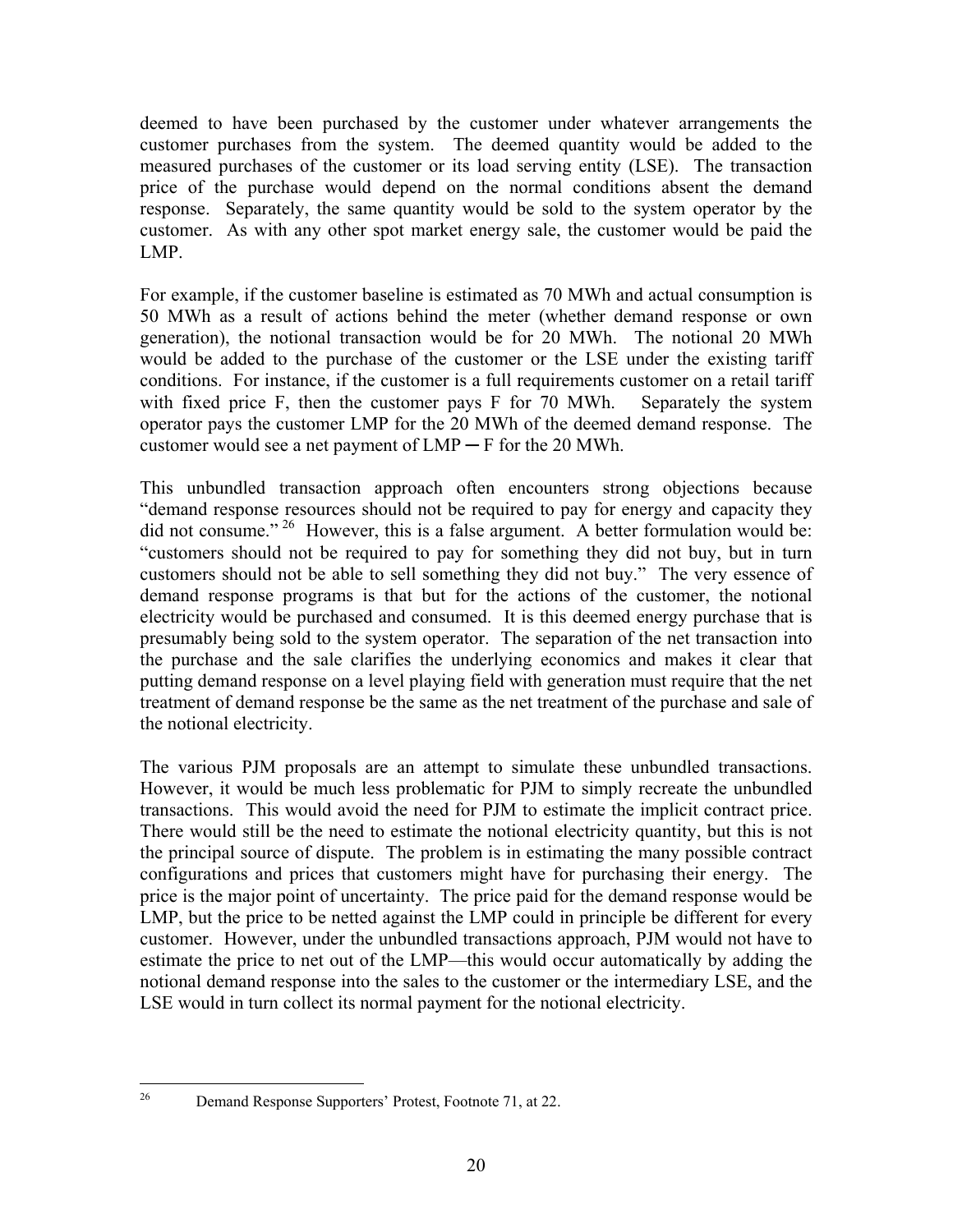If the customer is on a fixed retail rate of F, then for the example above PJM would bill the LSE for 70 MWh. The customer would pay the LSE the fixed price F for the 70 MWh. The customer would in turn sell the notional 20 MWh to PJM at the LMP. The transaction from the customer's perspective would be to receive a net payment of LMP – F for the 20 MWh of demand response. If the LSE had a contract with a generator at price C, the LSE would pay the generator C and the generator's 70 MWh would be delivered to the LSE. The LSE would deliver 70 MWh to the customer. The customer would consume 50 MWh and simultaneously deliver 20 MWh to PJM.

If, on the other hand, the customer did not have a fixed price contract and was purchasing at LMP, there would be a different net payment. The customer would purchase 70 MWh from PJM at LMP. In turn, the customer would consume 50 MWh and sell the notional 20 MWh of electricity to PJM at LMP. The net transaction for the 20 MWh from the perspective of both PJM and the customer would be LMP minus LMP, or zero.

In both cases, the transaction would be implemented in the same way, from the perspective of PJM. PJM would send the customer or the LSE a bill for the total of 70 MWh, to be settled in the way that would occur without the demand response. In turn, the customer would sell the 20 MWh to PJM at LMP, treating demand response and generation as the same. The financial transactions would be transparent and economic dispatch would occur as usual.

This unbundled transaction model is administratively simple and does not require the system operator to delve into the many explicit and implicit contracts that cover customer consumption. The system operator has to estimate the baseline for implicit contracts (which is necessary in any event), but does not have to estimate the implicit price. Given the array of customer contractual arrangements and the estimates of the baselines, the unbundled transaction model with its incentives for an efficient response provides the "properly structured" payments for efficient demand response.

# **V. Conclusion**

Not all problems in electricity markets are best addressed by demand response programs, and not all benefits claimed for demand response are really benefits that are appropriate as objectives for public policy. The benefits for demand response programs could be substantial, but only with properly structured payments. The PJM proposals for compensating demand response strike a balance in attempting to provide the proper structure for efficient participation by customers in using their own generation or reducing their use of electricity in order to sell the produced or saved electricity to the system operator. The broad principle is to place saved electricity on a level playing field with sources of supply. The benchmark standard is the combination of dynamic pricing and explicit contracts, where the proper payments are transparent. The various PJM proposals attempt to deal with implicit contracts with a range of pricing provisions. An alternative that is more transparent would be the unbundled transaction model which provides efficient payments but does not require PJM to estimate the implicit prices applicable for a wide array of customers.